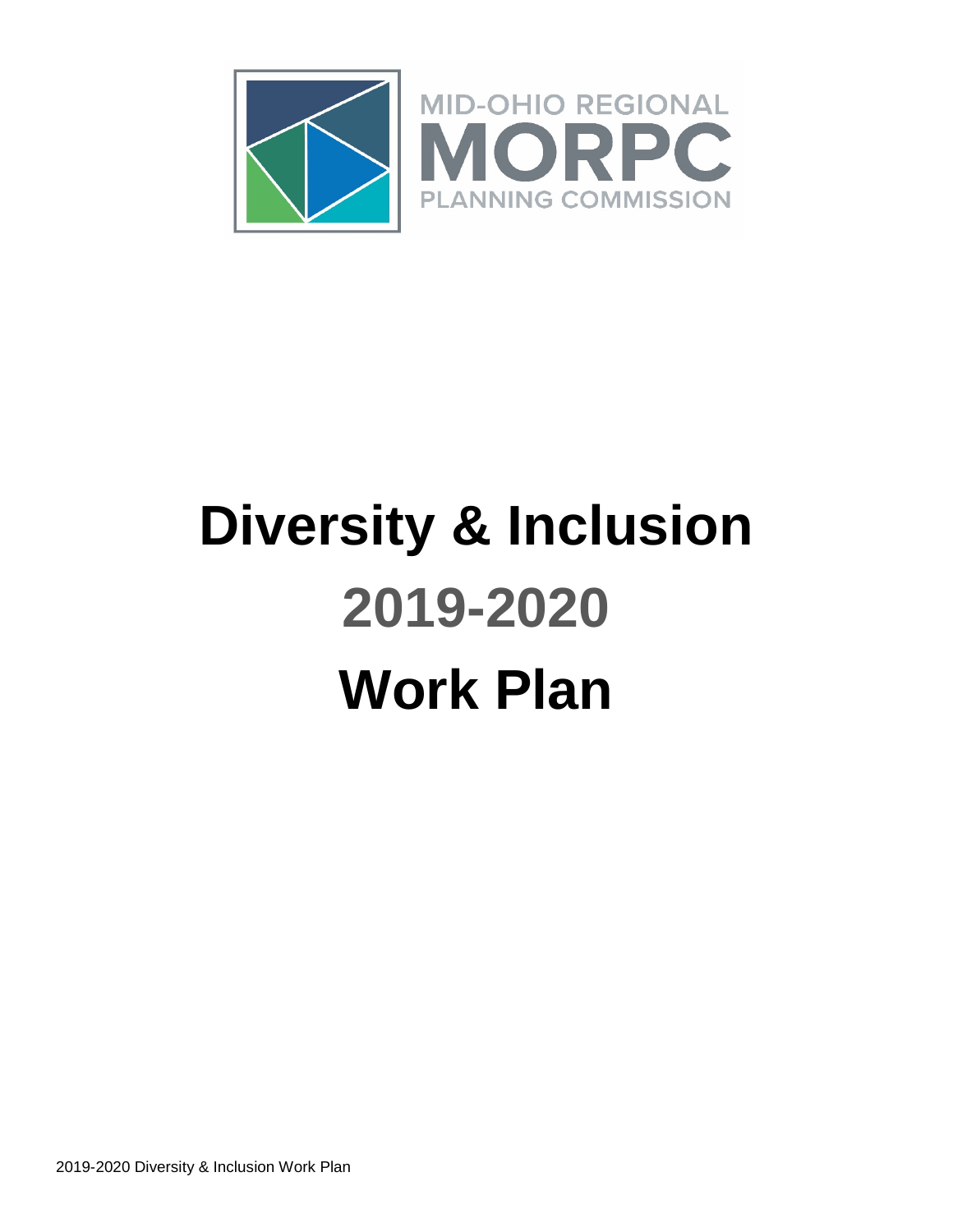

Prepared by:

Bernice Cage Senior Public Information & Diversity Officer Mid-Ohio Regional Planning Commission bcage@morpc.org

MORPC does not discriminate on the basis of age, race, color, national origin, gender, sexual orientation, familial status, ancestry, military status, religion or disability in programs, services or in employment. Information on non-discrimination and related MORPC policies and procedures is available at http://www.morpc.org/title-vi.

This report was prepared by the Mid-Ohio Regional Planning Commission (MORPC), 111 Liberty St., Columbus, OH 43215, 614-228-2663, with funding from member agencies. The contents of this report reflect the views of MORPC which is solely responsible for the information presented herein.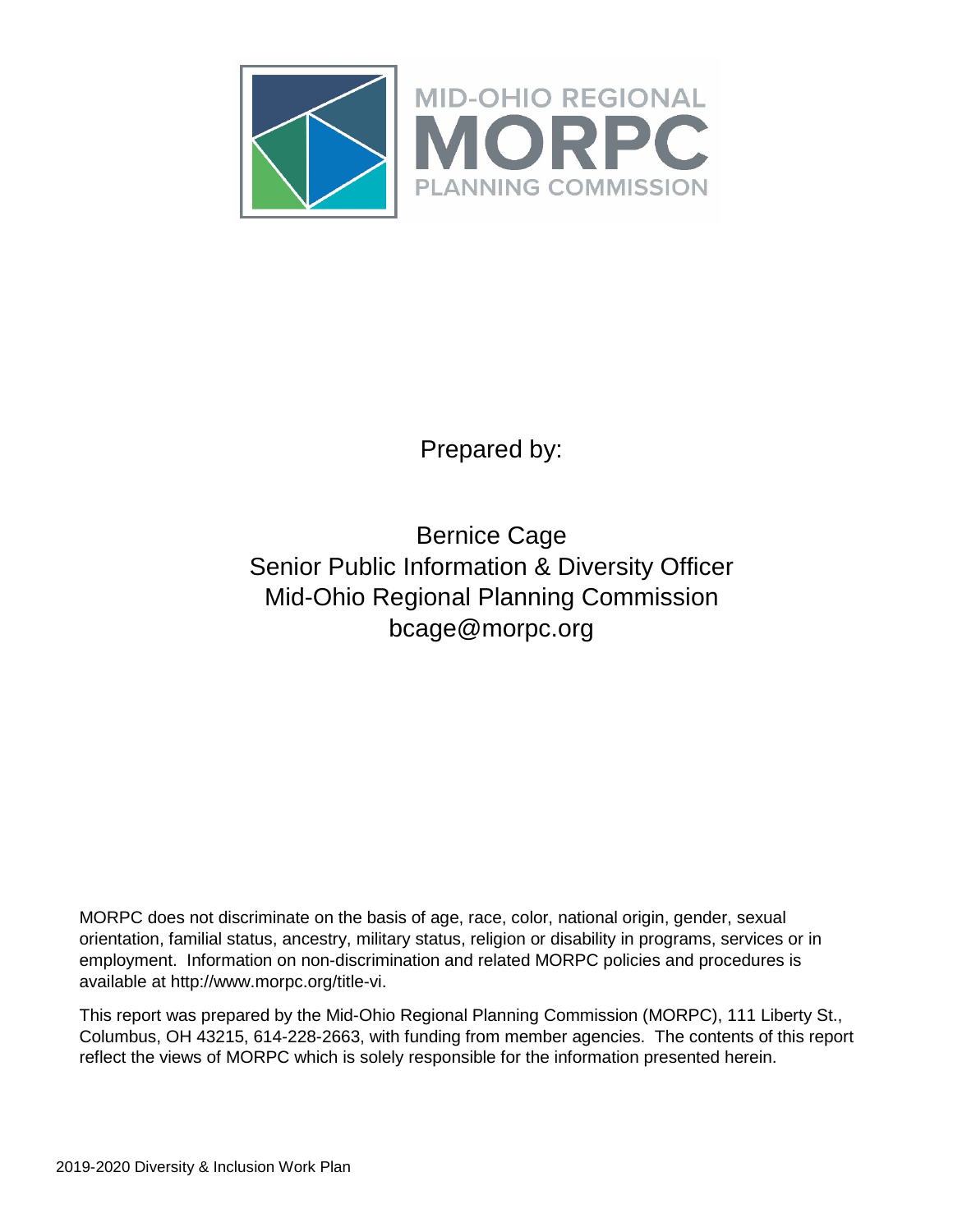### **TABLE OF CONTENTS**

| <b>Background 1</b> |  |
|---------------------|--|
|                     |  |
|                     |  |
|                     |  |
|                     |  |
|                     |  |
|                     |  |
|                     |  |
|                     |  |
|                     |  |
|                     |  |
|                     |  |
|                     |  |
|                     |  |
|                     |  |
|                     |  |
|                     |  |
|                     |  |
|                     |  |
|                     |  |
|                     |  |
|                     |  |
|                     |  |
|                     |  |
|                     |  |
|                     |  |
|                     |  |
|                     |  |
|                     |  |
|                     |  |
|                     |  |
|                     |  |
|                     |  |
|                     |  |
|                     |  |
|                     |  |
|                     |  |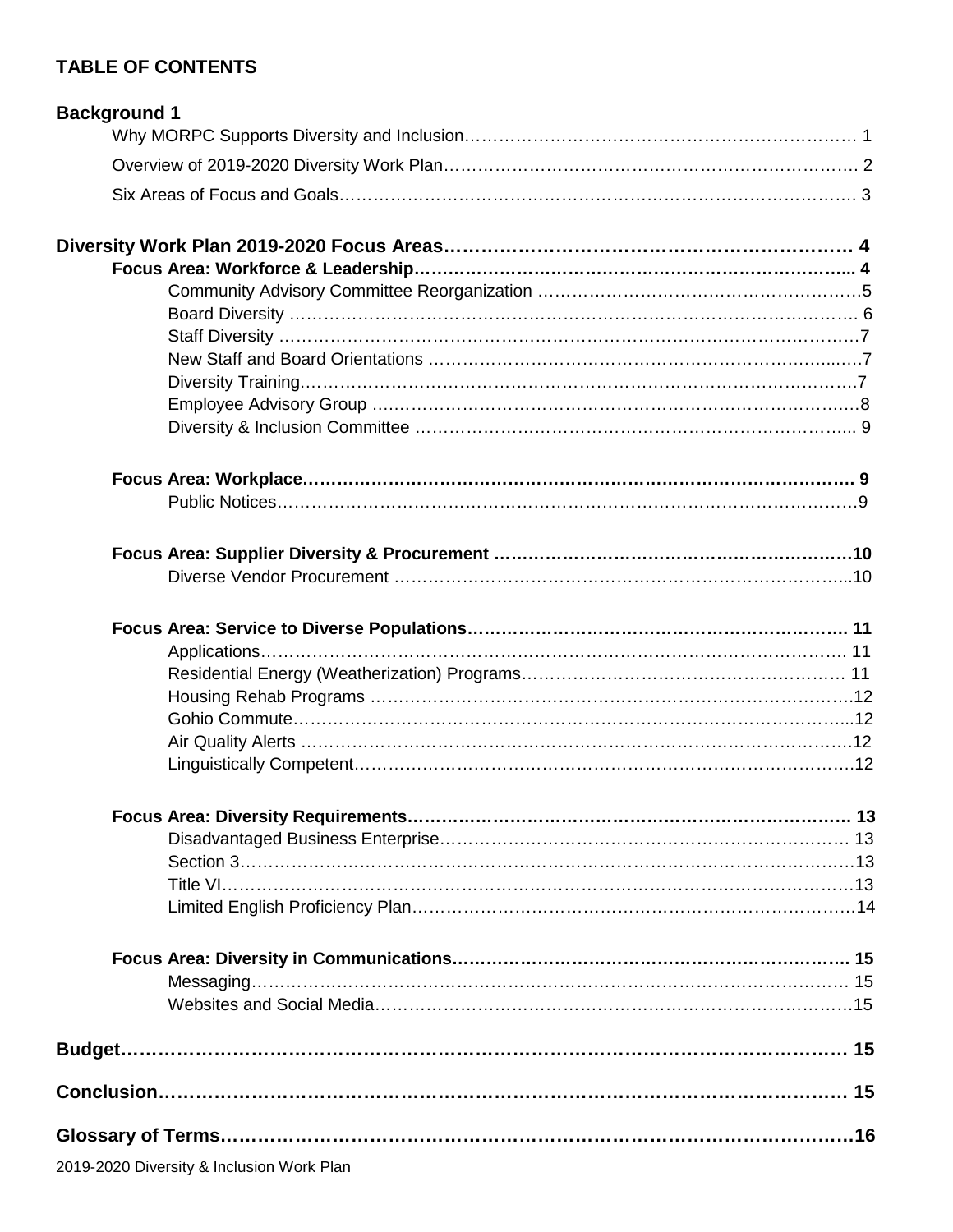**This Page Left Intentionally Blank**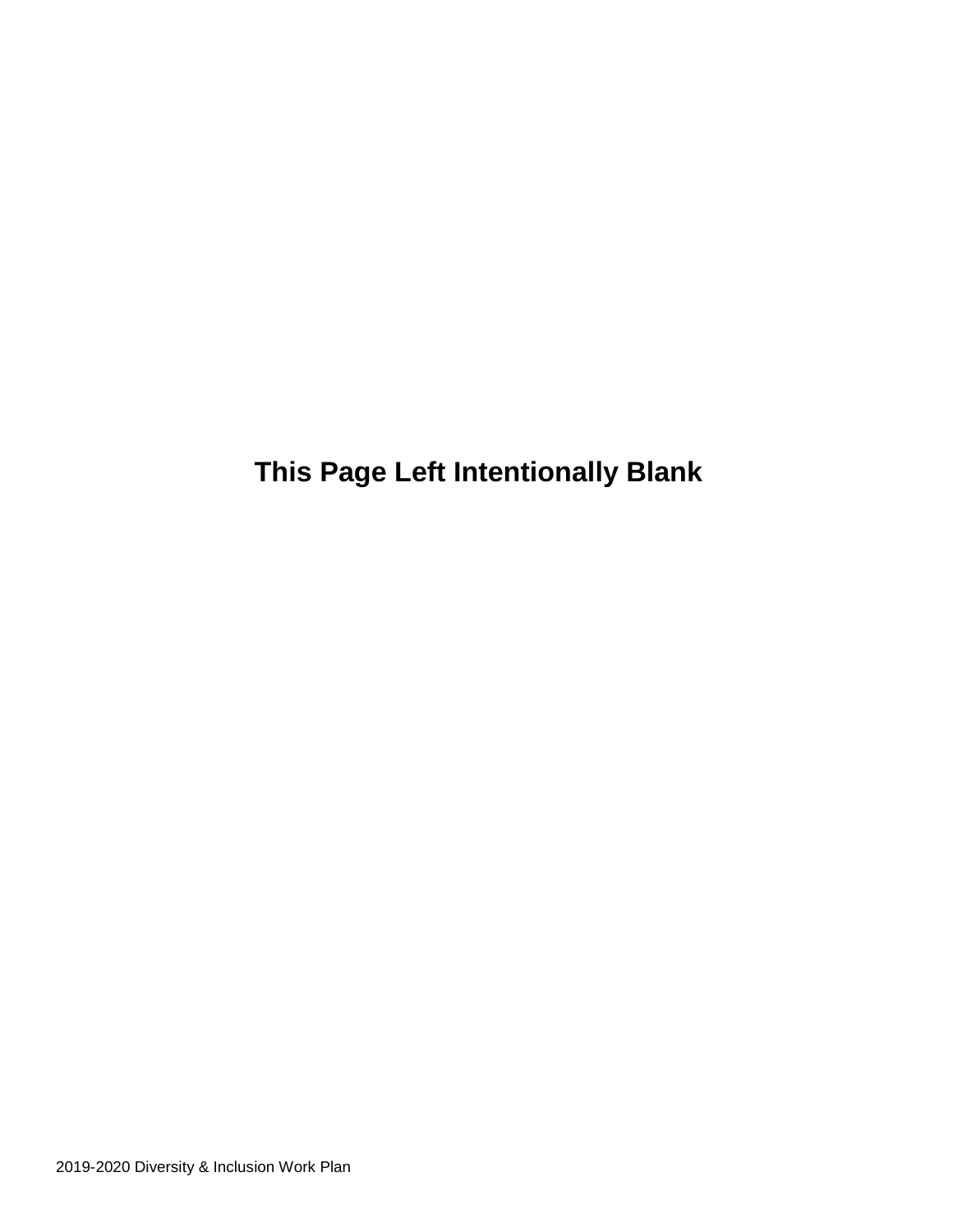# **Background**

The Mid-Ohio Regional Planning Commission (MORPC) was created in 1969 as a successor to the Franklin County Regional Planning Commission under authority granted by Ohio Revised Code Section 713.21. As Central Ohio's regional council for local governments, MORPC provides tools and resources to its members comprised of counties, cities, villages and townships. Since its inception, MORPC has grown to a membership of more than 65 political subdivisions and regional agencies representing rural, suburban, and urban communities across Central Ohio.

Recognizing the changing landscape in our region, MORPC formed the Diversity & Inclusion Committee in 2009 to investigate the agency's approach to diversity. The committee membership included MORPC's Board Chair and team members representing all departments and various positions. The committee inventoried each department's policies in serving diverse populations. The committee also hired a consultant, Multiethnic Advocates for Cultural Competence (MACC), to help MORPC determine and enhance its diversity efforts.

In 2013, MORPC developed the first MORPC Diversity & Inclusion Work Plan to guide the diversity efforts of the MORPC Board and Staff. Following six areas of focus: Workforce, Workplace, Service to Diverse Populations, Diversity Spend, Diversity Requirements, and Diversity Communications. The plan incorporated from MACC the recommendations which incorporated results from a survey and focus group interviews with staff and board members. Also incorporated in the plan were the results from MORPC's *Self-Assessment for Cultural Competence in the Workplace.* This assessment, required by United Way of MORPC as a recipient of funding, provided additional useful information on standards for Cultural Competency.

The *2014 Diversity & Inclusion Work Plan* was built on the achievements and challenges of the 2013 Plan. As a response to the performance indicators from the 2013 Plan, the Diversity and Inclusion Committee placed greater emphasis on capturing

data specifically in the areas of Diversity Spend and Service to Diverse Populations.

The *2015 Diversity & Inclusion Work Plan* showed improvement in the reporting of the data that provided a more accurate depiction of the Diversity Spend. While the total Diversity Spend for MORPC was more than 25 percent, the data revealed a continuing challenge to improve spending in the areas of Minorities and Disadvantaged Business Enterprises. Service to Diverse Populations also showed little change, or in some cases a decline specifically to Hispanics, one of our largest minority populations in Central Ohio.

A review of the performance indicators of the six areas of focus in the *2016-2017 Diversity & Inclusion Work Plan* allowed MORPC to identify accomplishments, to determine whether goals were met through the strategies selected, and areas to prioritize targeted efforts for 2018. The results continued to show challenges in Diversity Spend particularly with Minority Business Enterprises (MBE). A review of the MORPC Board of Commission and staff continued to show a need for more diversity when compared to the demographics of the MORPC region.

#### **Why MORPC Supports Diversity and Inclusion**

Over the next three decades, the Central Ohio region is expected to experience dramatic changes in demographics and lifestyles that will affect the future success of our communities. The changing demographics and economic prosperity are placing the region in the same league as the nation's top cultural centers. As evidenced in *MORPC's 2016 insight2050* report, the results demonstrate the importance of a strategic focus on diversity and inclusion:

- Current projections now reveal that our region will grow to three million people by 2050
- The number of seniors aged 65 or older is expected to more than double by 2050
- Racial and ethnic minorities are expected to account for most of our region's growth by 2050

Increasing evidence suggests that a region's ability to compete economically will depend more upon its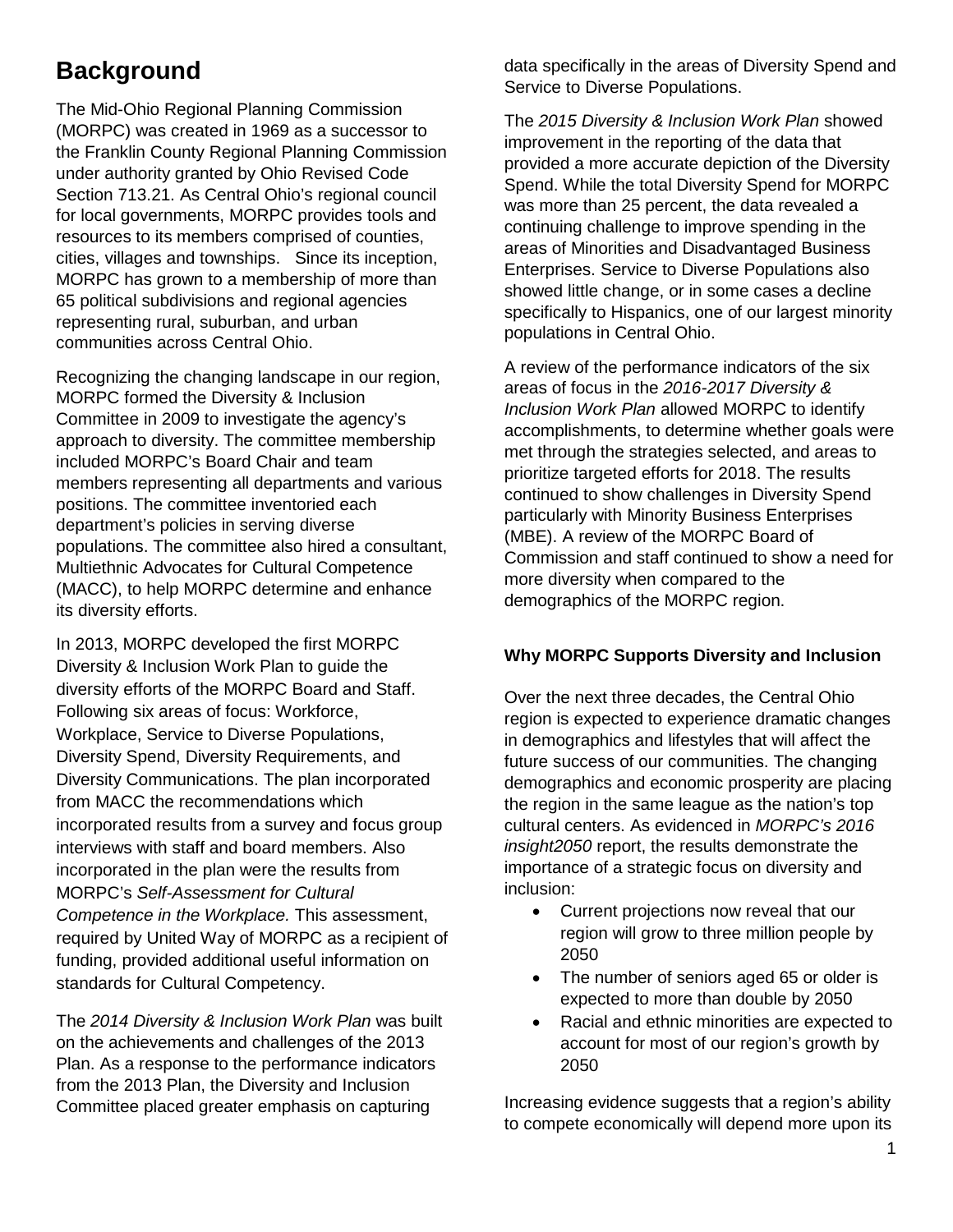ability to attract and retain young talent. To remain vital, competitive, and relevant in the global marketplace, MORPC must engage, partner, and collaborate with diverse populations. The inclusion of diverse populations (racial/ethnic, age, gender, LGBTQ+) in MORPC's bodies of work provides a spectrum of thought, voices and perspectives. The intrinsic value of inclusion is to produce better products, plans, and services designed to improve the quality of life for the Central Ohio region.

The overarching goal of this work plan is to cultivate a work environment that is welcoming and inclusive; provides services and programs to the Central Ohio region creating a vibrant place to live, work, and raise a family; and contribute to local business growth and success. This work plan assists MORPC in its planning and decision-making, establishing priorities, providing relevancy to the region, building capacity, maintaining accountability, allocating resources, and improving services to the Central Ohio community.

#### MORPC's Diversity Statement:

#### *"Diversity refers to the differences that make us unique. MORPC recognizes, values, embraces, and celebrates diversity by respecting and utilizing all of our differences to enhance our lives and our society."*

As the regional council of local governments, MORPC work in Diversity & Inclusion is a core value for the agency and its members. MORPC continues to align with the values and premise of Diversity & Inclusion and aspires to meet the goals of the plan.

#### **Overview of 2019-2020 Diversity Work Plan**

In 2018 and in response to the 2016-2017 performance indicators, MORPC embarked on new actions to address the challenges. The specific and actionable priority items included:

- Better performance on priority diversity and inclusion goals
- Implement new internal structure to improve capacity, results and priority
- Create a new internal diversity and inclusion structure
- Create responsibility by directors for participation and performance
- Assertively review and improve diversity spend
- Assertively review and improve diverse hiring
- Provide focused data and technical assistance
- Increase Executive Committee reporting to two times per year
- Develop a focused external facing effort to improve diverse voices on MORPC's board, committees and working groups

The *2019-2020 Diversity Work Plan* will incorporate the recommendations of the external facing Diversity in Local Government work group and the specific actionable items designed to enhance and improve upon the Workforce and Leadership area of focus.

The matrices, sorted by focus area, are a snapshot of goals, infrastructure and strategies that will help determine performance in each area. Each matrix identifies the infrastructure that will be used to achieve the stated goal; accompanying strategies best suited for that infrastructure that will help achieve the goal/s; and the MORPC team member(s) responsible. The matrix also provides an area for results which will be reported twice per year. A Glossary of Terms is included at the end for acronyms used throughout this document.

Following each matrix, a more detailed rationale is provided to lend insight into the specific infrastructure and strategy that were selected and why.

The *2019-2020 Work Plan* will continue to analyze and assess the six focus areas identified in the previous plans with recommended changes to the goals as needed. The plan guides the diversity work of the MORPC Board and staff.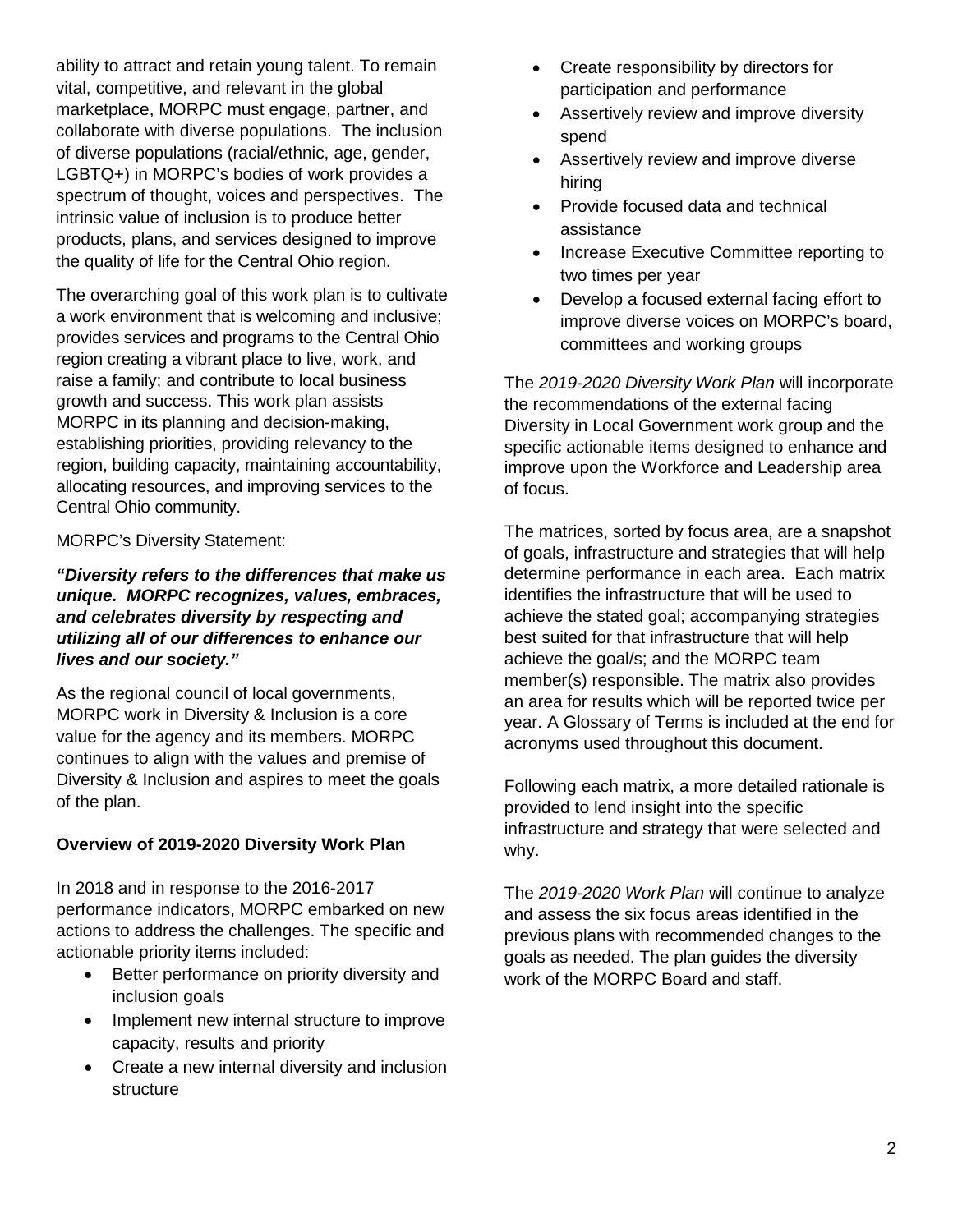#### **Six Areas of Focus and Goals:**

#### **1. Workforce & Leadership**

*Goal 1.* Improve diverse representation and voices in MORPC's work, committees and members.

*Goal 2.* Commit to a culturally competent MORPC workforce and Board.

#### **2. Workplace**

Improve accessibility and ensure accommodations for minorities, people with disabilities, and LGBTQ + at MORPC and venues used for MORPC meetings.

#### **3. Supplier Diversity & Procurement**

Maintain agency diversity spend at 15 percent or more; increase MBE spend to 5 percent or more; maintain WBE spend at 5 percent or more and SBE/EDGE spend at 5 percent or more. In RFPs, 10 percent or more to be the recommended goal, knowing some will end at zero percent.

#### **4. Service to Diverse Populations**

Increase and accommodate service to diverse populations.

#### **5. Diversity Requirements**

Continue to meet the federal requirements for monitoring and reporting DBE, Section 3 HUD, Title VI, and Limited English Proficiency.

#### **6. Diversity in Communications**

*Goal 1.* Improve understanding and support of increasing MORPC's diversity.

*Goal 2.* Increase the promotion of MORPC's services, plans, meetings, events, and programs to diverse audiences, and increase the awareness of MORPC's Diversity & Inclusion efforts.











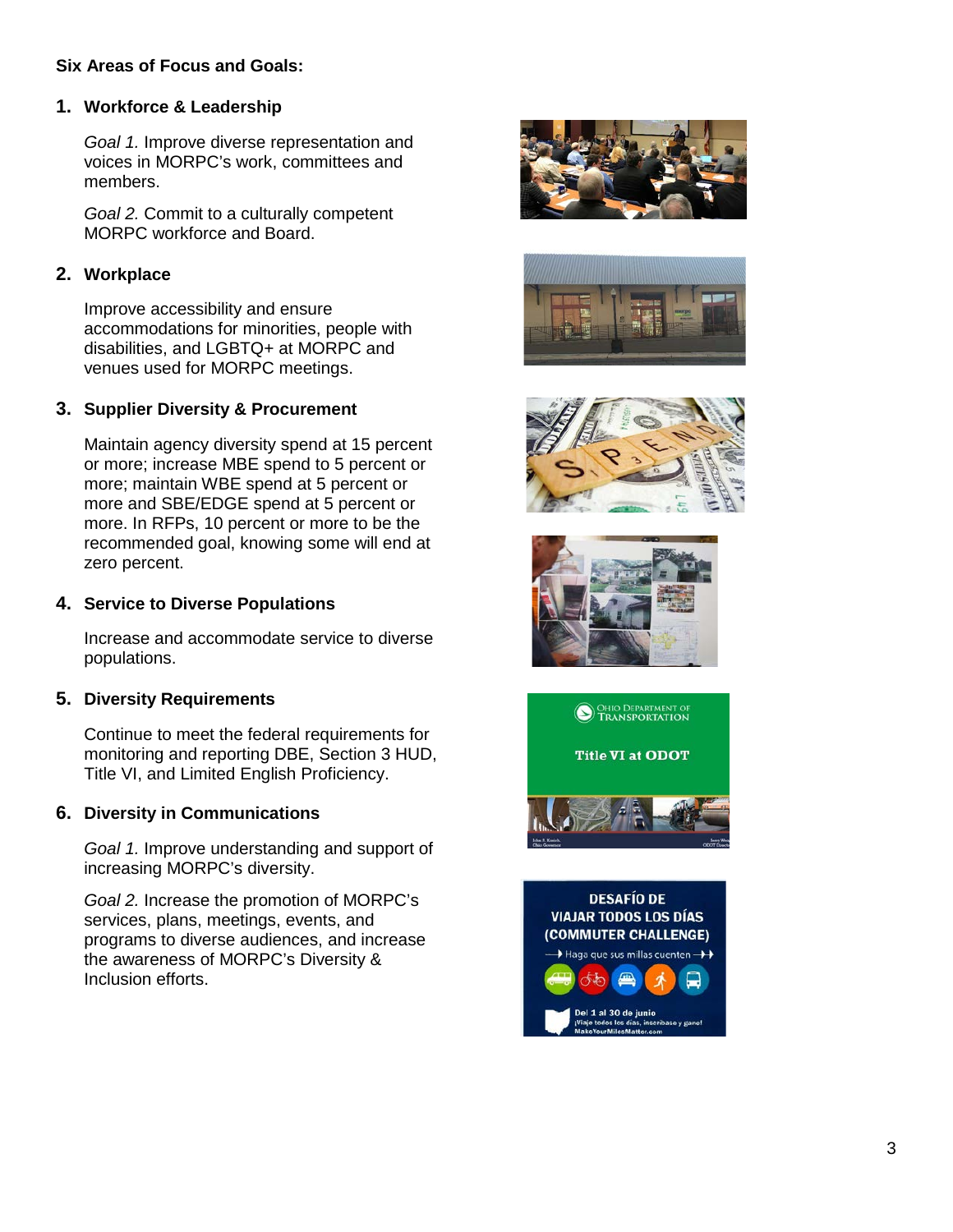# **Diversity Work Plan 2019-2020 Focus Areas**

## Focus Area: **Workforce & Leadership**

**Goal 1:** Improve diverse voices on Commission and committees and in MORPC's work **Goal 2:** Commit to the preparation of a culturally competent workforce and Commission

| <b>Infrastructure</b> | <b>Strategy</b>                                                                                                                                                   | <b>Staff</b>             |
|-----------------------|-------------------------------------------------------------------------------------------------------------------------------------------------------------------|--------------------------|
|                       |                                                                                                                                                                   | E.D.                     |
|                       |                                                                                                                                                                   | Chief of Staff           |
|                       | Review and modify Commission structure to add up to seven at-large two-                                                                                           | <b>C&amp;E Director</b>  |
|                       | year term seats to the Board as regional representatives                                                                                                          | <b>Bylaws</b>            |
| Executive             |                                                                                                                                                                   | Committee                |
| Committee             | Add a regional representative to the Executive Committee                                                                                                          | Membership               |
|                       | Help members understand the value of diversity and inclusion through<br>community presentations to the Board - Implement 1 MORPC 1 Voice<br><b>Speaker Series</b> |                          |
| <b>Board</b>          | Encourage and actively assist member communities in populating MORPC                                                                                              | <b>C&amp;E Director</b>  |
|                       | committees and working groups with more diverse membership                                                                                                        | <b>Diversity Officer</b> |
|                       |                                                                                                                                                                   | Membership               |
|                       | Identify training opportunities and resources for Board development                                                                                               | Officer                  |
|                       | Pipeline - Engage young adults (18-36) to help communicate agency goals                                                                                           |                          |
|                       | and activities, to obtain meaningful feedback on regional issues, and to                                                                                          |                          |
|                       | develop a pipeline of young leaders for MORPC and local government<br>boards                                                                                      | <b>C&amp;E Director</b>  |
|                       |                                                                                                                                                                   | Membership               |
|                       | Engage a diverse, regional group of high school students in meaningful                                                                                            | Officer                  |
| <b>Board</b>          | learning and feedback on regional issues                                                                                                                          | <b>Diversity Officer</b> |
|                       | Create a plan to add more diversity to MORPC committees and working                                                                                               | <b>C&amp;E Director</b>  |
| Committees            | groups                                                                                                                                                            | <b>Diversity Officer</b> |
|                       | Identify and provide diversity training twice per year to staff                                                                                                   | <b>Diversity Officer</b> |
| <b>Staff</b>          | Identify additional opportunities to post job recruitment notices                                                                                                 | H.R.                     |
| Employee              |                                                                                                                                                                   | <b>C&amp;E Director</b>  |
| <b>Advisory Group</b> | Obtain team member input quarterly on Diversity & Inclusion efforts                                                                                               | <b>Diversity Officer</b> |

Many of the governance and structural recommendations in this Area were the result of a five-month external facing effort in 2018 with the Diversity in Local Government Working Group, whose focus centered on three main goals:

- 1. Discuss and review regionally-focused diversity initiatives and communication strategies
- 2. Seek approaches to improve diverse representation and voices in MORPC's work, committees and members
- 3. Develop specific action items based upon best practices to be funded in the 2019 MORPC Budget

The Working Group was comprised of 18 representatives from local governments, diverse non-profit organizations and organizations who primary focus is to serve diverse populations. Speakers from Atlanta, GA, City of Kettering, OH and Brevard County, FL shared their efforts to include diverse voices in their engagement efforts, communications and governance.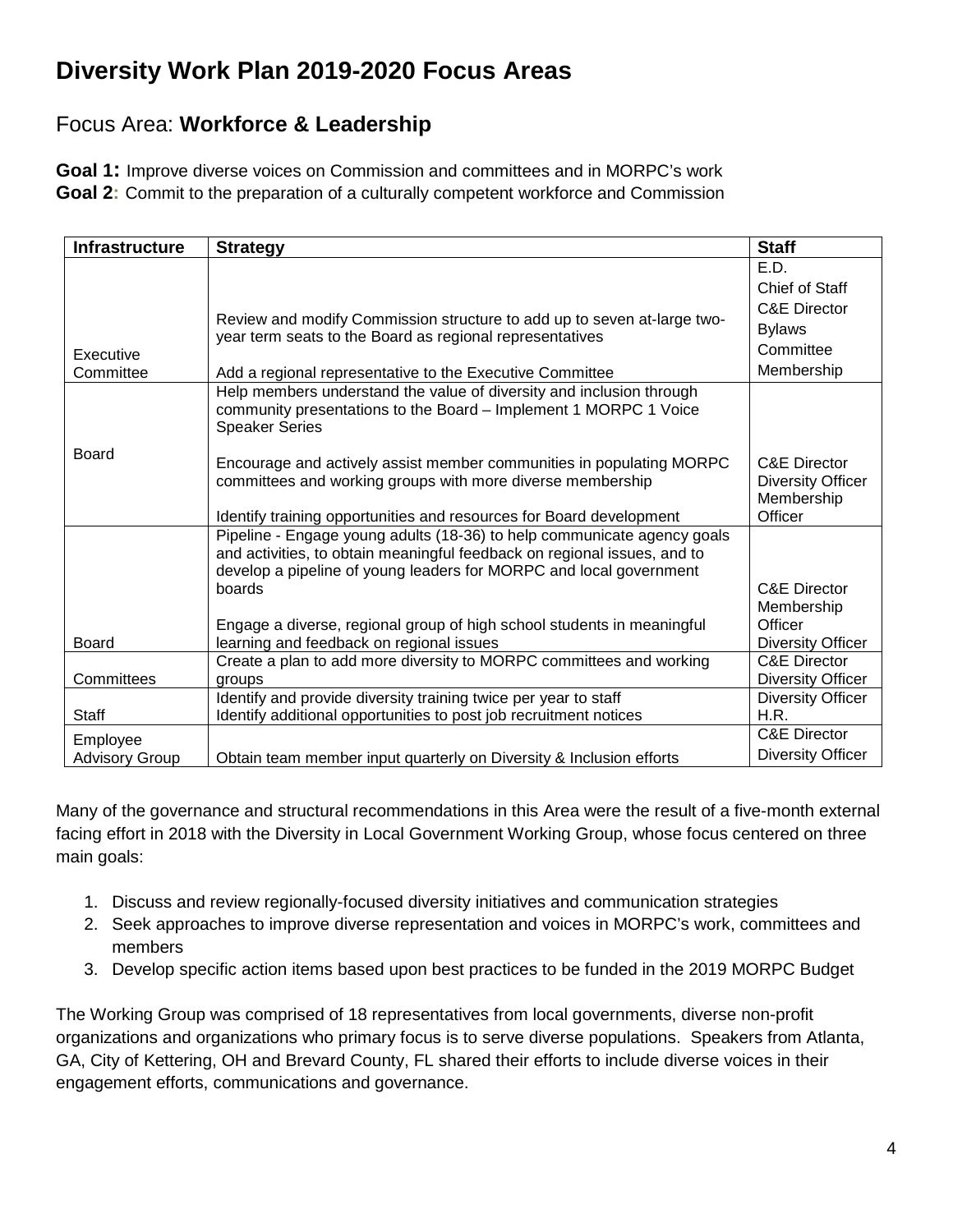**Community Advisory Committee Reorganization** - One recommendation that will drive the addition of more diverse voices in MORPC's bodies of work is the reorganization of the Community Advisory Committee (CAC). As stipulated in the Public Involvement Plan for the metropolitan planning organization (MPO), the CAC is a committee of citizens and special interest groups that advise the Transportation Policy Committee, a standing committee of the Commission. The Chair of the CAC serves on the Transportation Policy Committee. The CAC members represent specific geographical areas and demographic representation of the transportation planning area. The transportation planning area for the MPO includes Delaware and Franklin counties, Bloom and Violet townships in Fairfield County, New Albany, Pataskala and Etna Township in Licking County, and Jerome Township in Union County. The committee meets once a month in the evening where transportation related projects, studies and plans are reviewed, discussed and acted upon.



Under the department of Communications & Engagement, the reorganization will position the CAC to provide service to the entire agency and its15-county area of interest. The members will represent non-profits and social service agencies that serve diverse populations such as low-income, minorities, senior citizens, veterans, children, young adults, people with mental/physical disabilities, college students; and special interests that represent health, environmental, historic/archaeological, developers, realtors and business. The members will be governed by a chair that will sit on the Transportation Policy Committee.

MORPC various projects, plans and programs will be presented to the members quarterly, or more frequently if needed, to inform, review, provide feedback or act upon. The members will also be tasked with the additional responsibility to share the information with their staff, constituents, clients and members. A more detailed description of the reorganization can be found in the appendix.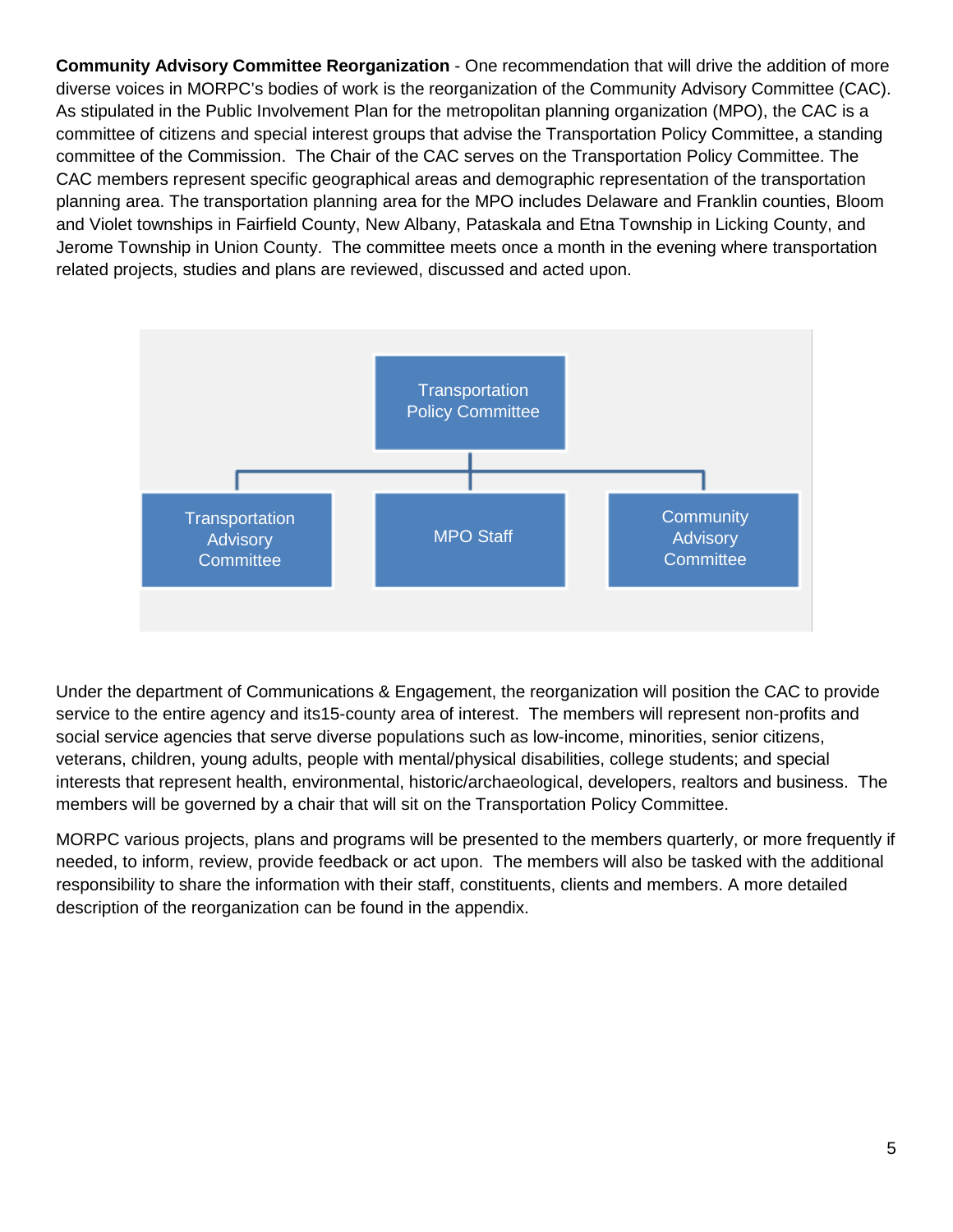**Board Diversity** – To understand and effectively serve the needs of a diverse population, an organization's board should include the perspective of diverse voices at the table. The diversity of the MORPC Board as of December 2018 was:



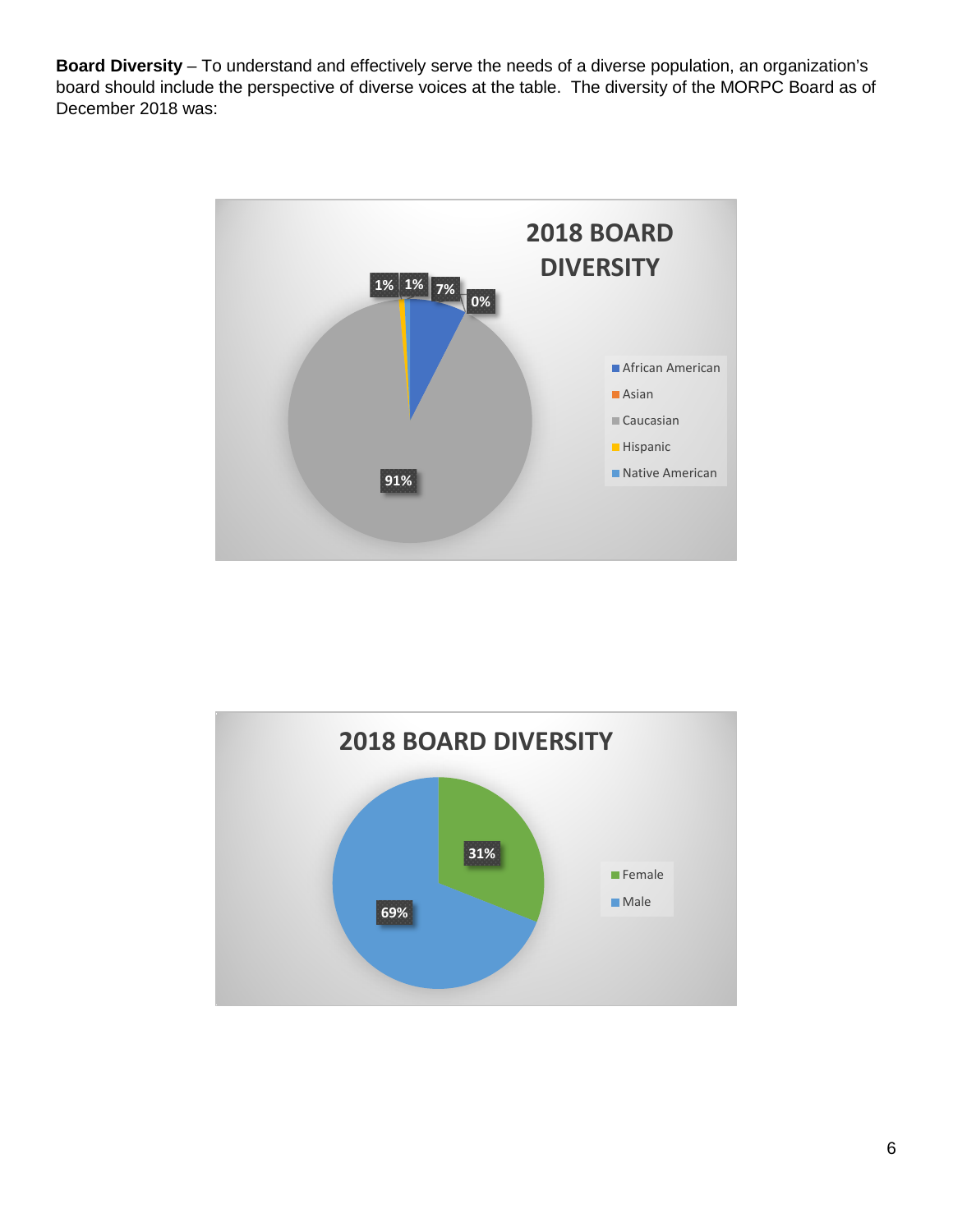**Staff Diversity** - The 2018 makeup of MORPC consists of a staff of 80 employees. The table below depicts the diversity of its staff. To represent our community, the demographics of staff should reflect the population.

| 2017 MORPC Staff (%) |    | 2018 MORPC Staff (%) |    |
|----------------------|----|----------------------|----|
| African-American     |    | African-American     | 10 |
| Asian                |    | Asian                | 10 |
| Caucasian            | 79 | Caucasian            | 78 |
| Hispanic             |    | Hispanic             |    |
| Other                |    | Other                |    |
| Female               | 56 | Female               | 56 |
| Male                 | ΔΔ | Male                 | 44 |

|                       | <b>MPO</b>              | 15-County<br><b>Region</b>         | Ohio  |
|-----------------------|-------------------------|------------------------------------|-------|
| <b>Race/Ethnicity</b> |                         | <b>Percent of Total Population</b> |       |
| African-American      | 18.8                    | 13.5                               | 12.1  |
| Native-American       | 0.1                     | 0.1                                | 0.1   |
| Asian                 | 4.7                     | 3.4                                | 2.0   |
| Hispanic/Latino       | 4.7                     | 3.7                                | 3.6   |
| Other                 | 3.5                     | 3.1                                | 2.5   |
| White                 | 68.2                    | 76.2                               | 79.6  |
| <b>Total</b>          | 100.0<br>ACC.2042.20475 | 100.0                              | 100.0 |

*ACS 2013-2017 5-year Estimates*

**New Staff and Board Orientations** – Information on MORPC's Diversity Program is presented to new employees and board members during orientations. New employees are given a copy of the Diversity & Inclusion Work Plan and are required to view a workplace diversity awareness video. Board Members are introduced to MORPC's Diversity effort during a new member orientation.

**Diversity Training** - In 2009, MACC recommended that MORPC provide training to staff in cultural competency and diversity. It was noted that although there was a strong awareness of and tolerance for diversity and cultural differences, that awareness and tolerance did not seem to translate to the inclusion of those differences into how "business is done" at MORPC. The goal of the proposed training is to help shift the organizational culture from one where the focus is on tolerance to one where diversity is respected, embraced, celebrated and incorporated into how day-to-day activities are conducted.

Two trainings are scheduled for staff in 2019, Implicit Bias and Cost of Poverty Simulation.

Diversity training since 2011 includes:

- MACC Cultural Competency training (all staff) 2011
- "COSI's Race Exhibit" featured the global migration of different races and the treatment of different cultures in the United States (all staff) 2012
- "Cultural Diversity Begins With you" focused on the differences unique to each employee (all staff) 2012
- The "Cost of Poverty Simulation" provided an opportunity for staff to experience the difficulties faced by those living in poverty (all staff) 2013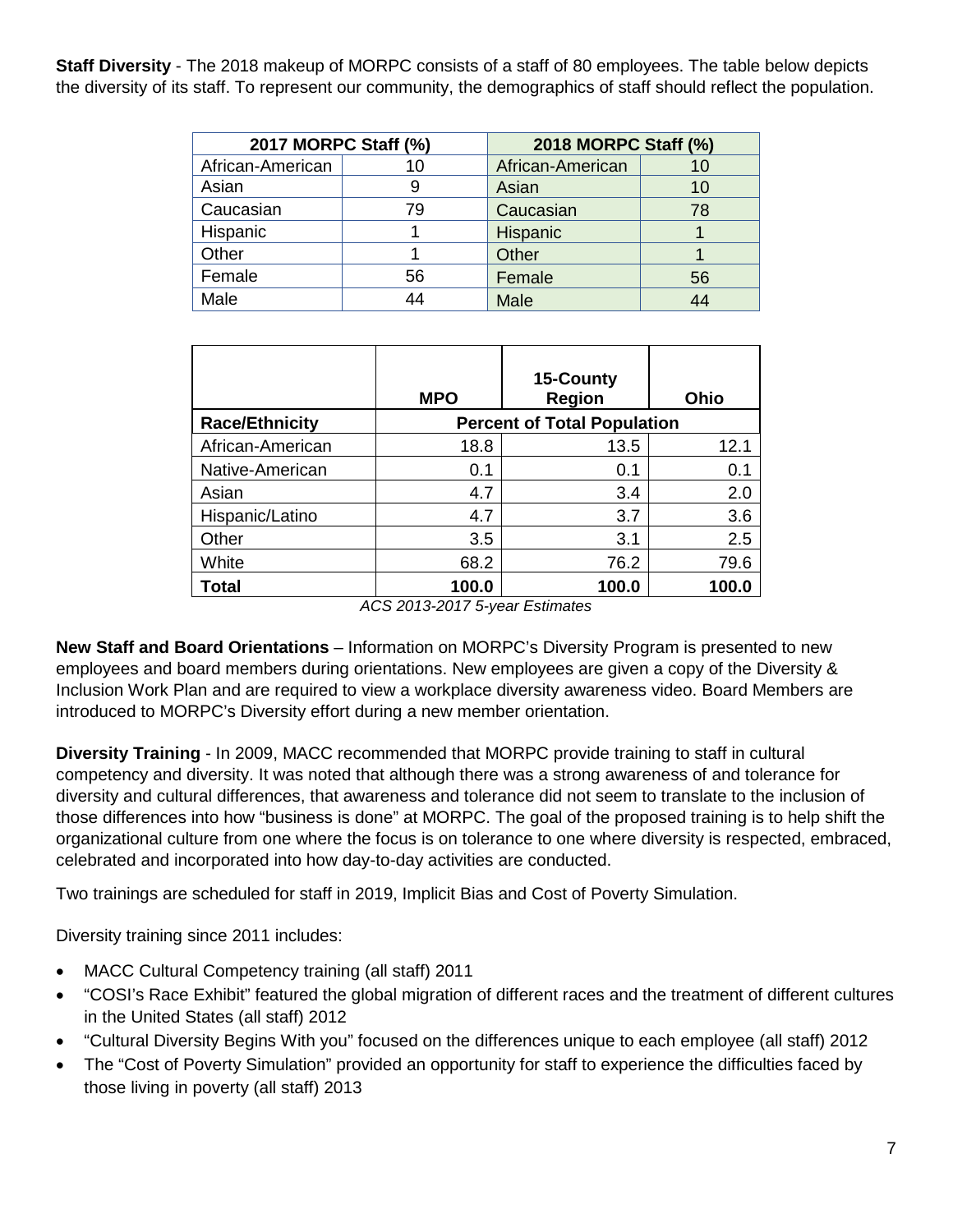- "Learning the Language" explored the impacts of generational themes on and in the workplace (all staff) 2014
- "Building Cross-Cultural Competence in Global Business Environments" (senior leadership) 2016
- Global Fluency Training (managers) 2017
- "Building Cross Cultural Competency" (field staff) 2017
- Free to Ride: A Kirwan Institute Documentary Film (board members) 2017
- Global Fluency Training (all staff) 2018
- Implicit Bias Training (all staff) 2019

**Employee Advisory Group** – An Employee Advisory Group (EAG) will be formed to assist the Diversity Officer with fulfilling the elements of the D&I Work Plan. The EAG will meet quarterly with the Diversity Officer and the Communications & Engagement Director to review results of the D&I Work Plan and recommend additional tasks or strategies that can be taken to help meet goals and achieve desirable outcomes. Members to serve on the EAG will be recommended from agency staff and vetted with the internal D&I Committee.

**Diversity & Inclusion Committee** – To reflect the changes in the re-organization of the agency, the internal Diversity & Inclusion (D&I) Committee was restructured in 2017. One key issue identified was determining how to institutionalize Diversity and Inclusion efforts and initiatives into the agency. This means making sure diversity is an intentional part of every recruiting decision, every team assembled for a project, every education opportunity, every promotion, and every compensation decision. To be successful, research shows that this process must be driven from the top, with real buy-in at every level of management. The re-organization of the D&I Committee consisted of directors and one board member. We anticipated that this re-organization would encourage a greater emphasis on the outcomes that we were striving for in the various focus areas.

In 2018, the internal D&I Committee was restructured again to better perform on priority diversity and inclusion goals and to implement new internal structures to improve capacity, results and priority. The committee consist of representation from the areas of the agency directly involved in monitoring, adjusting, and improving priority goals: Executive Director, Data & Mapping, Finance, Human Resources, and Board Membership with established specific goals:

- Improve the diversity of the applicant pool and in hiring
- Revise goals and assertively improve achievement in diversity spend
- Launch an effort to increase diverse voices and representation on the commission and its committees and in program planning
- Increase direct performance reporting to the Executive Director
- Create accountability by directors for participation and performance
- Establish new goal-specific staff contacts to advance the plan
- Provide focused data, context and technical assistance to the plan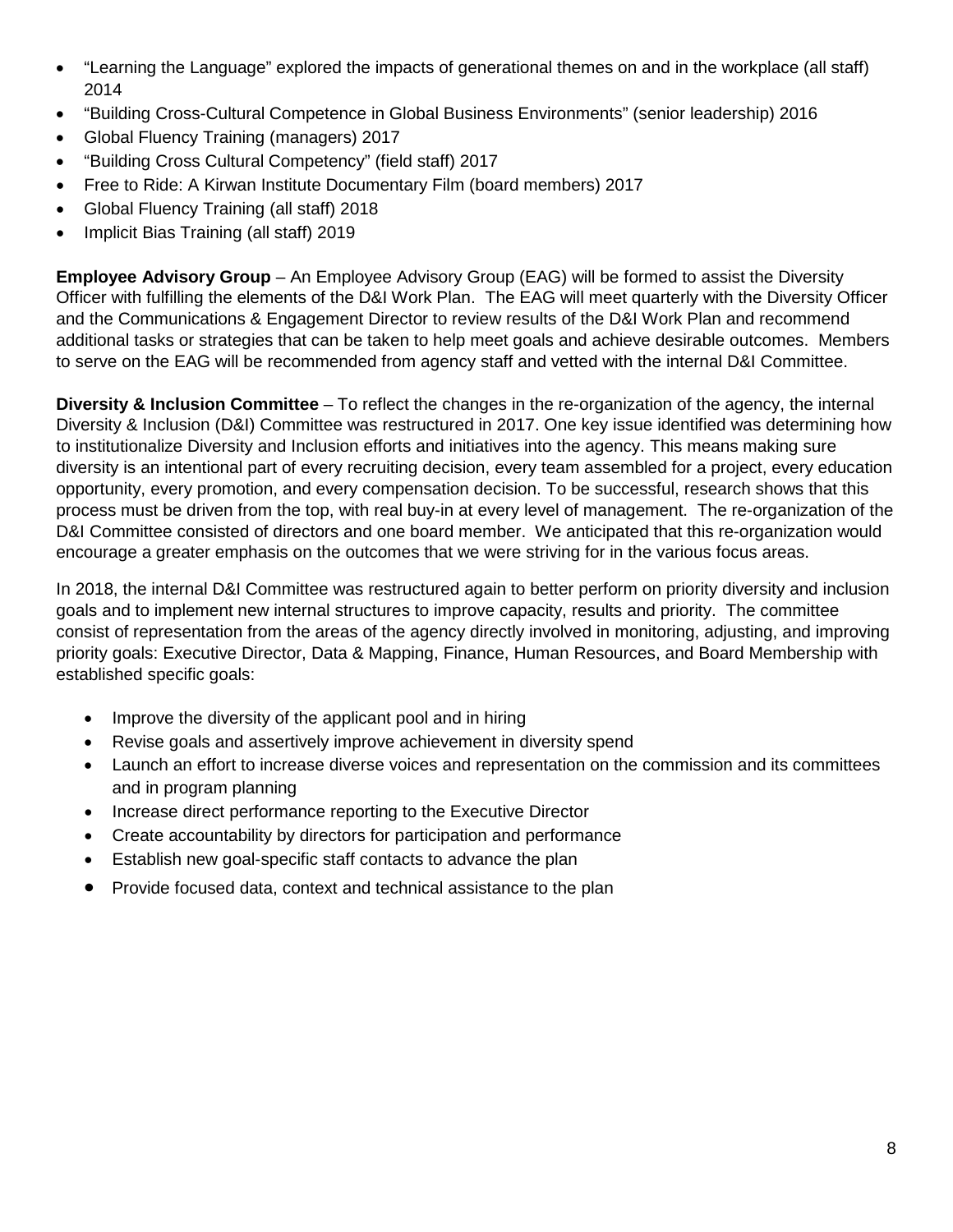## Focus Area: **Workplace**

**Goal:** Continue to provide accessibility and assurance of accommodations for minorities, people with physical disabilities, LEPP and LGBTQ+ at MORPC and venues used for MORPC meetings.

| <b>Infrastructure</b> | <b>Strategy</b>                                                       | <b>Staff</b> |
|-----------------------|-----------------------------------------------------------------------|--------------|
|                       | <b>Ongoing Assessment:</b>                                            |              |
|                       | Conference rooms & halls                                              |              |
|                       | Equipment                                                             |              |
|                       | Employee Lounge                                                       |              |
| <b>Facility</b>       | <b>Restrooms</b>                                                      | Operations   |
|                       | Include accessibility and accommodations into the renovations         |              |
| <b>Facility</b>       | Include single-user restroom to accommodate LGBTQ+ individuals        | Operations   |
|                       | Accommodate public whose English is their second language (LEPP) and  |              |
| <b>Foyer</b>          | people with disabilities                                              | C&E          |
| Foyer &               |                                                                       |              |
| Lounge                | Review language and location of Title VI notices to ensure compliance | C&E          |

In early 2015, improvements were made to the building which eliminated the full-time receptionist position. Security doors were installed preventing access to the rest of the building. In the event of a meeting, a staff member is assigned to greet and assist guests. At other times, individuals entering the building have access to a phone, phone directory, and instructions on how to contact staff. Instructions to contact staff are also included in all meeting agendas.

Provisions were made to assist people with physical disabilities. A handicap button was installed for the largest door in the foyer. MORPC also replaced rugs in public places with tapered edges and added three additional handicap parking spaces for a total of six spaces. We also learned that people in wheelchairs find it difficult to use the phone and the directory due to its location on the bar-height desk. This was remedied by installing a ledge where the phone and directory are now located.

In 2018, the agency decided to renovate its existing building in 2019-2020. Efforts are underway to ensure the remodel will accommodate people with disabilities. As an extension of our Diversity & Inclusion efforts, this will also include a single-user restroom to accommodate LGBTQ+ individuals, people with children, and individual privacy as needed.

**Public Notices** – Notices in English and Spanish notifying the public of their Rights under Title VI are prominently located in MORPC's lobby and employee lounge. With changes in MORPC's organizational structure, minor edits were made to the notices announcing the Communications & Engagement Director as the point of contact.

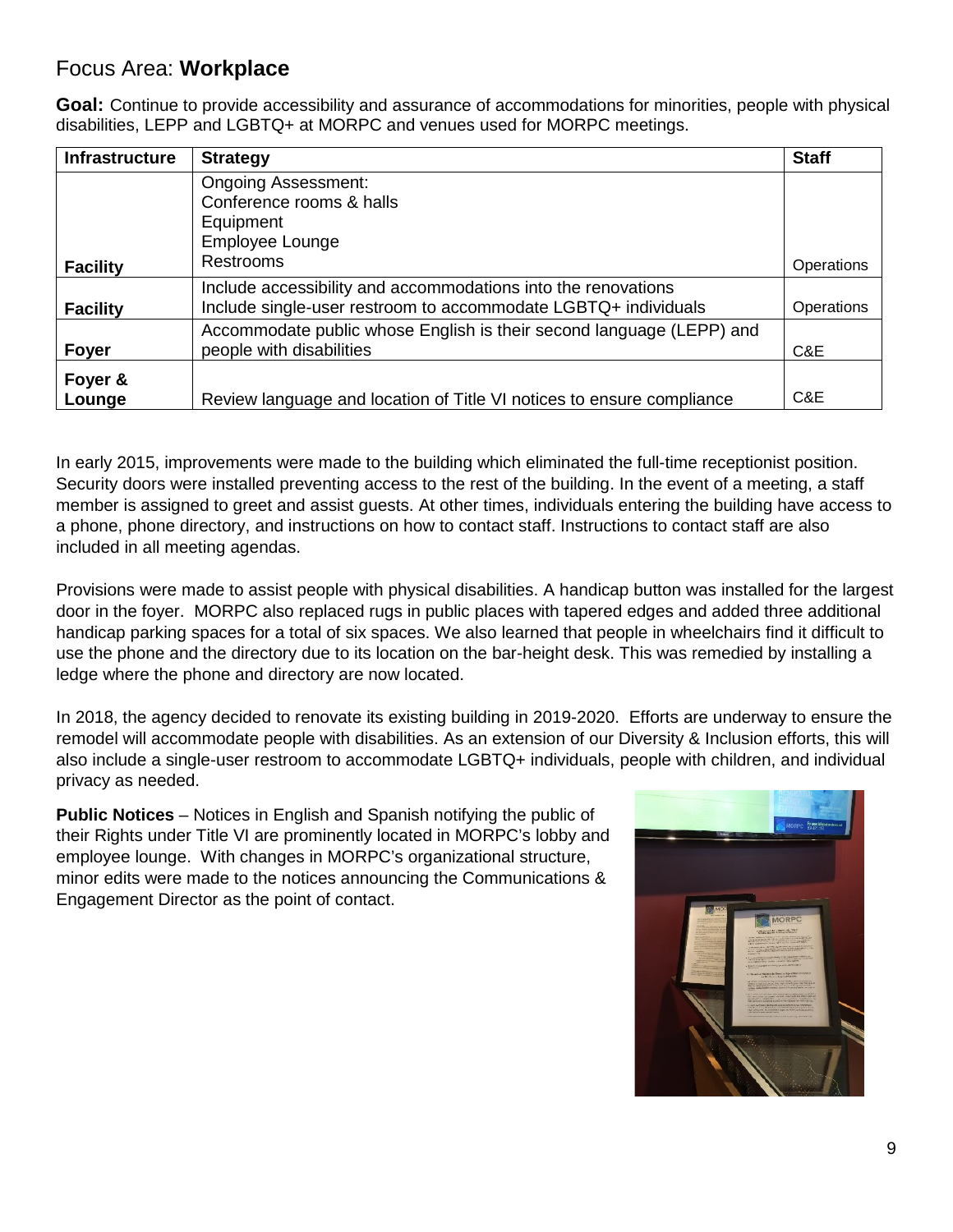## Focus Area: **Supplier Diversity & Procurement**

**Goal:** Maintain agency diversity spend at 15 percent or more. Increase utilization of MBEs to 5 percent or more, WBE to 5 percent or more and SBE/EDGE to 5 percent or more.

| <b>Infrastructure</b>                           | <b>Strategy</b>                                                                                                                                 | <b>Staff</b>                   |  |  |
|-------------------------------------------------|-------------------------------------------------------------------------------------------------------------------------------------------------|--------------------------------|--|--|
| Supplier                                        | Monitor & Report Quarterly to MORPC Senior Leadership                                                                                           | <b>Diversity Officer</b>       |  |  |
| <b>Diversity</b>                                | Continue development & implementation of plan to increase minority<br>spend                                                                     | <b>Diversity Officer</b>       |  |  |
|                                                 | Require departments to maintain annual identified utilization rates                                                                             | Department<br><b>Directors</b> |  |  |
|                                                 | Improve categorization of vendors in reports from Finance                                                                                       |                                |  |  |
|                                                 | Improve employee access to diverse suppliers<br>Provide training to Staff on vendor database<br>Monitor employee procurement of diverse vendors |                                |  |  |
|                                                 |                                                                                                                                                 |                                |  |  |
|                                                 |                                                                                                                                                 |                                |  |  |
|                                                 | Compile & review responses and selection summary forms for all RFPs                                                                             |                                |  |  |
|                                                 | & RFQs issued in 2019                                                                                                                           |                                |  |  |
| Assess & Monitor diverse vendors list<br>Vendor |                                                                                                                                                 | <b>Diversity Officer</b>       |  |  |
| Database                                        | Annually update diverse vendors database                                                                                                        | Data & Mapping                 |  |  |

**Diverse Vendor Procurement -** Since 2014, a concerted effort has been undertaken to identify and capture diverse vendors in reporting. This included researching vendors MORPC has used in the past several years to determine if they are diverse vendors (\*the 2012 and 2013 data presented below was not adjusted because of this process). In 2015, the percent of total diversity spend increased while the dollar amount spent on diverse vendors decreased. This was due to a reduction of the total agency expenditures by approximately \$1.3 million. Even though total dollars for eligible diversity spend increased in 2018, the total percentage of diverse procurement decreased from 18 to 15 percent.

|      | <b>Diversity Spend Percentage</b><br>of Total Eligible Expenditures | <b>Total Diversity</b><br>Spend (\$) | <b>Change in Diversity Spend</b><br>from prior year (\$ and %) * | <b>Total Eligible</b><br><b>Expenditures</b> |
|------|---------------------------------------------------------------------|--------------------------------------|------------------------------------------------------------------|----------------------------------------------|
| 2012 | 4.13                                                                | \$395,741                            |                                                                  |                                              |
| 2013 | 9.22                                                                | \$473,248                            | \$77,507 (19.6% increase)                                        | \$5,132,931                                  |
| 2014 | 23.05                                                               | \$1,491,916                          | \$682,066 (60% increase)                                         | \$6,473,592                                  |
| 2015 | 25.15                                                               | \$1,285,044                          | \$206,872 (14% decrease)                                         | \$5,109,006                                  |
| 2016 | 23.63                                                               | \$1,126,276                          | \$158,768 (12% decrease)                                         | \$4,766,575                                  |
| 2017 | 18.11                                                               | \$1,046,484                          | \$79,792 (7% decrease)                                           | \$5,777,569                                  |
| 2018 | 15.01                                                               | \$1,063,362                          | \$16,878 (1.6% increase)                                         | \$7,080,168                                  |

The chart below shows that procurement for MBE increased slightly and all other categories decreased in 2018. Utilization rate of minority vendors continues to be a challenge.

| % Diversity Spend |            |                 |            |  |  |
|-------------------|------------|-----------------|------------|--|--|
| Year              | <b>WBE</b> | <b>SBE/EDGE</b> | <b>MBE</b> |  |  |
| 2013              | 8.82       | .10             | .29        |  |  |
| 2014              | 7.32       | 14.69           | 1.04       |  |  |
| 2015              | 12.15      | 11.66           | .59        |  |  |
| 2016              | 8.89       | 12.48           | 1.0        |  |  |
| 2017              | 6.11       | 11.59           | .32        |  |  |
| 2018              | 5.74       | 5.78            | 64         |  |  |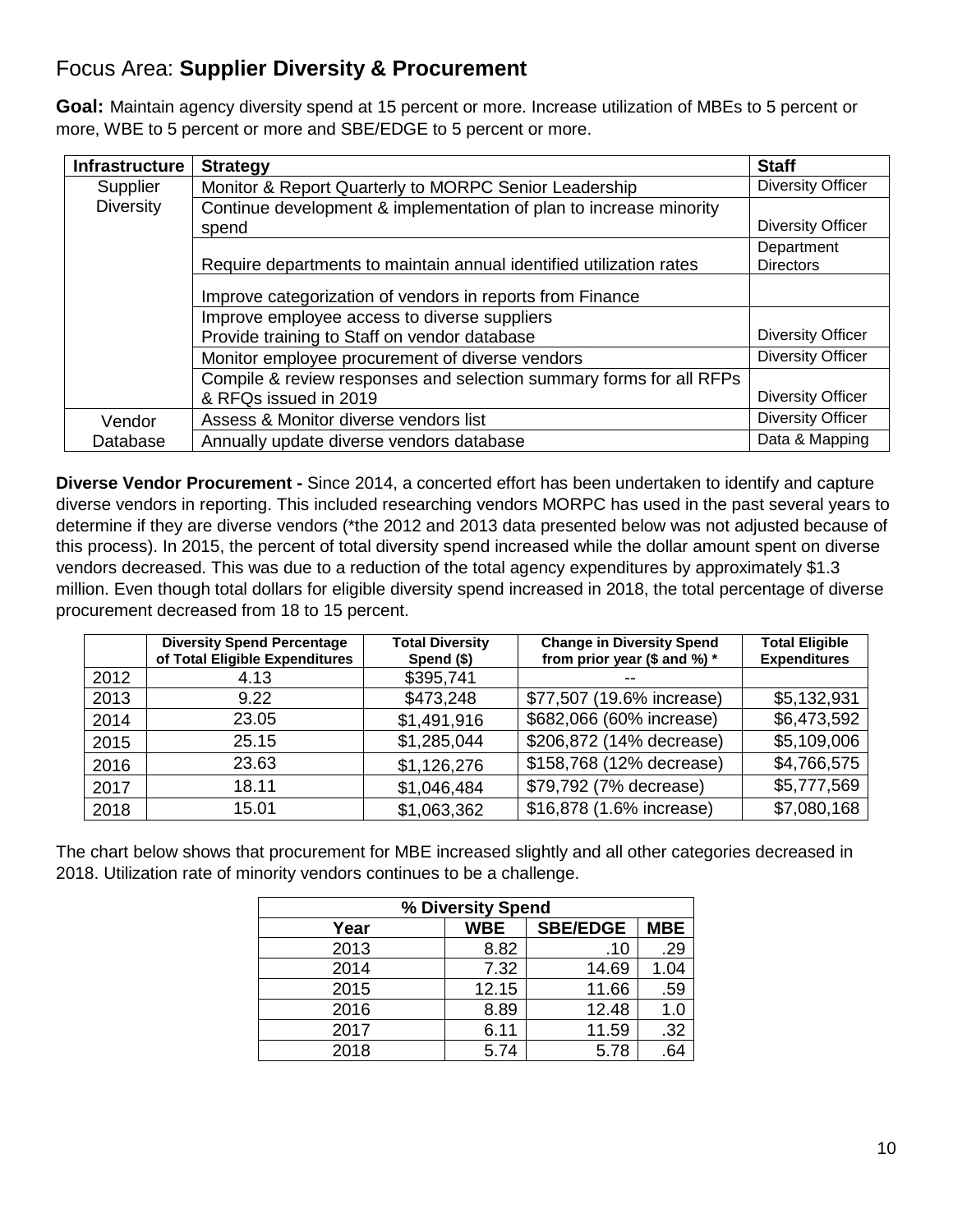To assist with utilizing more diverse vendors, new language has been added to non-DBE RFPs that states an MBE goal of ten (10) percent.

*A ten (10) percent minority business enterprise (MBE) goal has been established for this contract consistent with MORPC's Diversity and Inclusion Plan. Respondents are strongly encouraged to meet or exceed this goal, and this section should include a description of how the contractor will do so. It is preferred that MBE firms are certified as a minority business enterprise by the State of Ohio, the City of Columbus, or other similar certifying entity. MORPC will expect the selected proposer to meet the MBE percentage included in their contract and will require ongoing reporting of this percentage during the contract life. MORPC will also include MBE prompt payment requirements in all contracts.*

## Focus Area: **Service to Diverse Populations**

| <b>Infrastructure</b> | <b>Strategy</b>                                                                    | <b>Staff</b>             |  |  |  |
|-----------------------|------------------------------------------------------------------------------------|--------------------------|--|--|--|
|                       | Increase marketing and outreach to diverse populations.                            |                          |  |  |  |
|                       | Diversify marketing to be more inclusive of targeted populations.<br>Program Staff |                          |  |  |  |
|                       | Report annually on the location, frequency and number of the distribution of       |                          |  |  |  |
| Applications          | translated outreach material.                                                      | Diversity Officer        |  |  |  |
| <b>Clients</b>        |                                                                                    | <b>Intake Staff</b>      |  |  |  |
|                       | Monitor quarterly and report to D&I Committee to determine performance             | <b>Diversity Officer</b> |  |  |  |
|                       | Improve the capturing of diverse applicants' demographics. Start tracking older    | Data & Mapping           |  |  |  |
|                       | adult participation.                                                               | Program Staff            |  |  |  |
|                       | Assess and implement needed improvements to accommodate limited English            |                          |  |  |  |
|                       | proficiency and people with disabilities.                                          |                          |  |  |  |
| Walk-ins              | Monitor quarterly                                                                  | Diversity Officer        |  |  |  |
|                       | Assess and implement when possible needed improvements to accommodate              |                          |  |  |  |
|                       | people who call in.                                                                | <b>Diversity Officer</b> |  |  |  |
| Call-ins              | Monitor quarterly                                                                  | Program Staff            |  |  |  |
|                       | Report annually on the frequency of encounters seeking interpreters or             | Program Staff            |  |  |  |
| LEPP                  | translation services.                                                              | <b>Diversity Officer</b> |  |  |  |
|                       | Allocate appropriate resources to accommodate communications with targeted         |                          |  |  |  |
|                       | populations.                                                                       | <b>Diversity Officer</b> |  |  |  |
| Point of Service      | Monitor quarterly                                                                  | Program Staff            |  |  |  |

**Goal:** Increase and accommodate service to diverse populations.

**Applications** – In 2013, MORPC began monitoring applications to determine if diverse populations were utilizing its various services and programs: Residential Services also known as Weatherization and Housing Rehabilitation (Rehab); and RideSolutions. In 2017, MORPC changed the name of RideSolutions to Gohio Commute and implemented a state-wide application process.

The benchmarks for each service are derived from the demographics of the respective service areas. The benchmarks for the direct services are compared against the percentage of diverse applications from the respective service areas. The purpose is to ascertain if diverse populations are utilizing our services and programs and if so, if the percentage is reflective of the population.

**Residential Energy (Weatherization) Programs** - The results depicted in the graphs show that in 2018 the percentage of African Americans utilizing MORPC weatherization programs, both WarmChoice® (Non-HWAP, EPP and AEP-CAP) and HWAP (zip codes 43206, 43207, 43209, 43223, and 43232), is above the represented population in the service areas. However, the Asian and Hispanic/Latino groups are underrepresented in weatherization applications.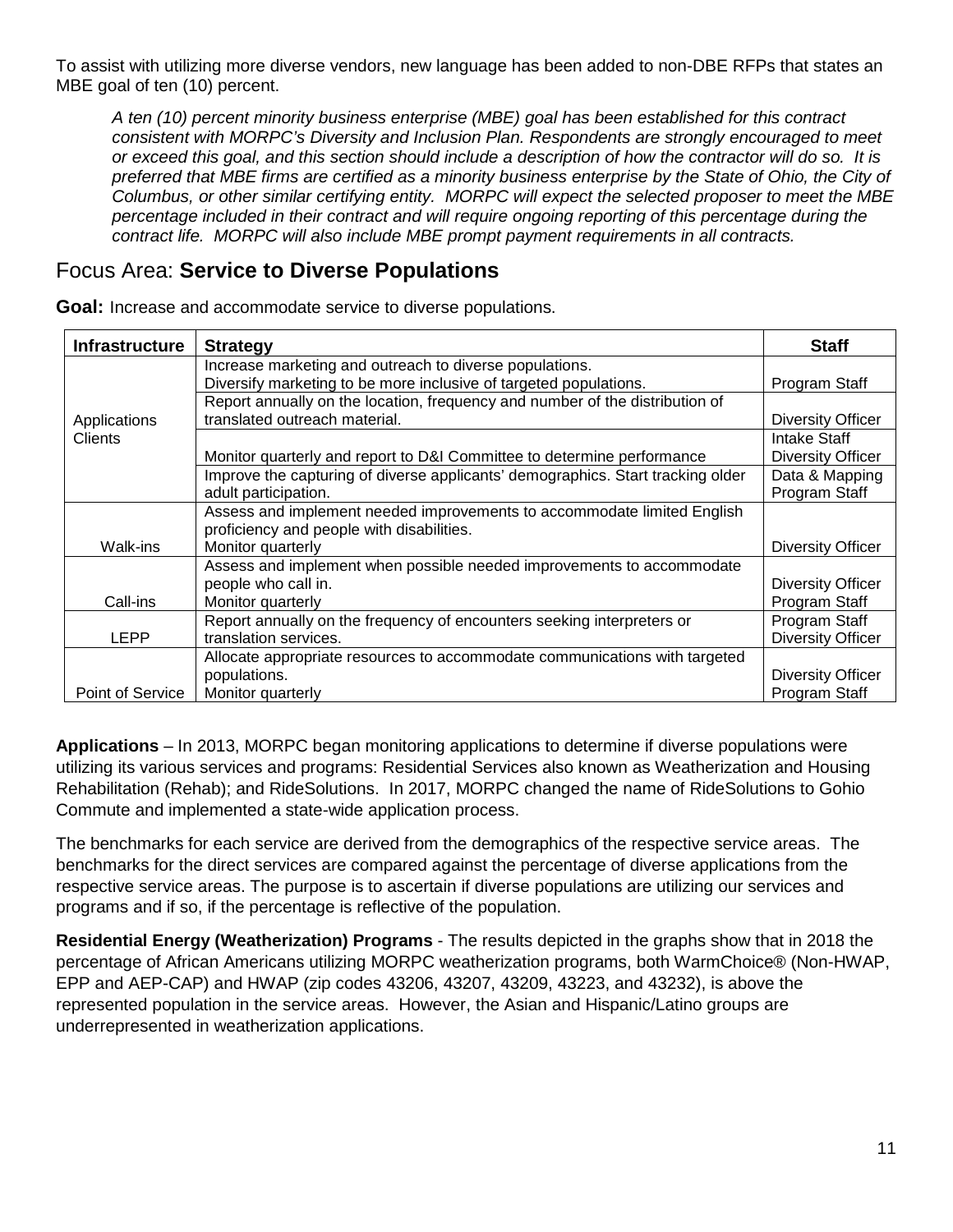| <b>Populations</b>     | <b>WarmChoice -</b><br><b>Electric</b>               | % Served |      |      |      |      |      |
|------------------------|------------------------------------------------------|----------|------|------|------|------|------|
|                        | % Income Eligible<br><b>HH in Franklin</b><br>County | 2013     | 2014 | 2015 | 2016 | 2017 | 2018 |
| African American       | 15.1                                                 | 17.6     | 45.5 | 42   | 43   | 55   | 56   |
| <b>Native American</b> | 0.1                                                  | 0        | 0    | 0    | 0.0  | 0    | 0    |
| Asian                  | 2.4                                                  | 0        | 0    | 0.6  | 1.1  | .77  | 0.4  |
| Hispanic/Latino        | 3.3                                                  | 1.3      | 1.4  | 1    | 1.4  |      |      |
| Other                  | 3.1                                                  |          | 3.3  | 2    | 3.6  | 2    | 2    |

| <b>Populations</b> | <b>HWAP</b>                         | % Served |      |      |      |
|--------------------|-------------------------------------|----------|------|------|------|
|                    | % Eligible in 5 Zip<br><b>Codes</b> | 2015     | 2016 | 2017 | 2018 |
| African American   | 43.6                                | 44       |      | 50   | 58   |
| Native American    | .5                                  |          |      |      |      |
| Asian              | 1.1                                 |          |      |      |      |
| Hispanic/Latino    | 2.8                                 |          |      |      |      |
| Other              | 3.9                                 | հ        |      |      |      |

**Housing Rehab Programs** - MORPC will continue to market to vulnerable populations to increase utilization of the Weatherization Programs and Housing Rehab Programs. The Limited English Proficiency (LEP) Plan developed in 2018 and the D&I Committee should help in these efforts.

**Gohio Commute** - In 2018, the Rideshare program was replaced by a new state-wide system, Gohio Commute. Under this new system, we were not able to monitor or track the diversity of Gohio applications. Currently the demographics of applicants are not measurable. Efforts are underway to devise a way to track and monitor the diversity of Gohio Commute applications. But for now, quarterly surveys will be conducted for new applicants to determine demographic information; race/ethnicity, age and income.

**Air Quality Alerts** – Offering Air Quality Alerts is another program offered by MORPC. The public can call in for an Air Quality Alert or receive an alert through email. We currently have no way of measuring the demographics of those receiving air quality alerts by email or over the phone. However, a new system was implemented for those seeking alerts which may be able to provide data on the applicants.

**Linguistically Competent (Accommodate call-ins/walk-ins/Point of Service)** – MORPC provides interpretation and translation services, including services to the deaf, for diverse populations when a person calls MORPC's office (directly to a staff member) and/or at a specific site or location (home/work). Materials left with the customer can be translated into other languages. In accordance to the LEP Plan, outreach materials that are designed for the public are also to be translated into other languages. The translation of collateral materials will incur additional costs to programs.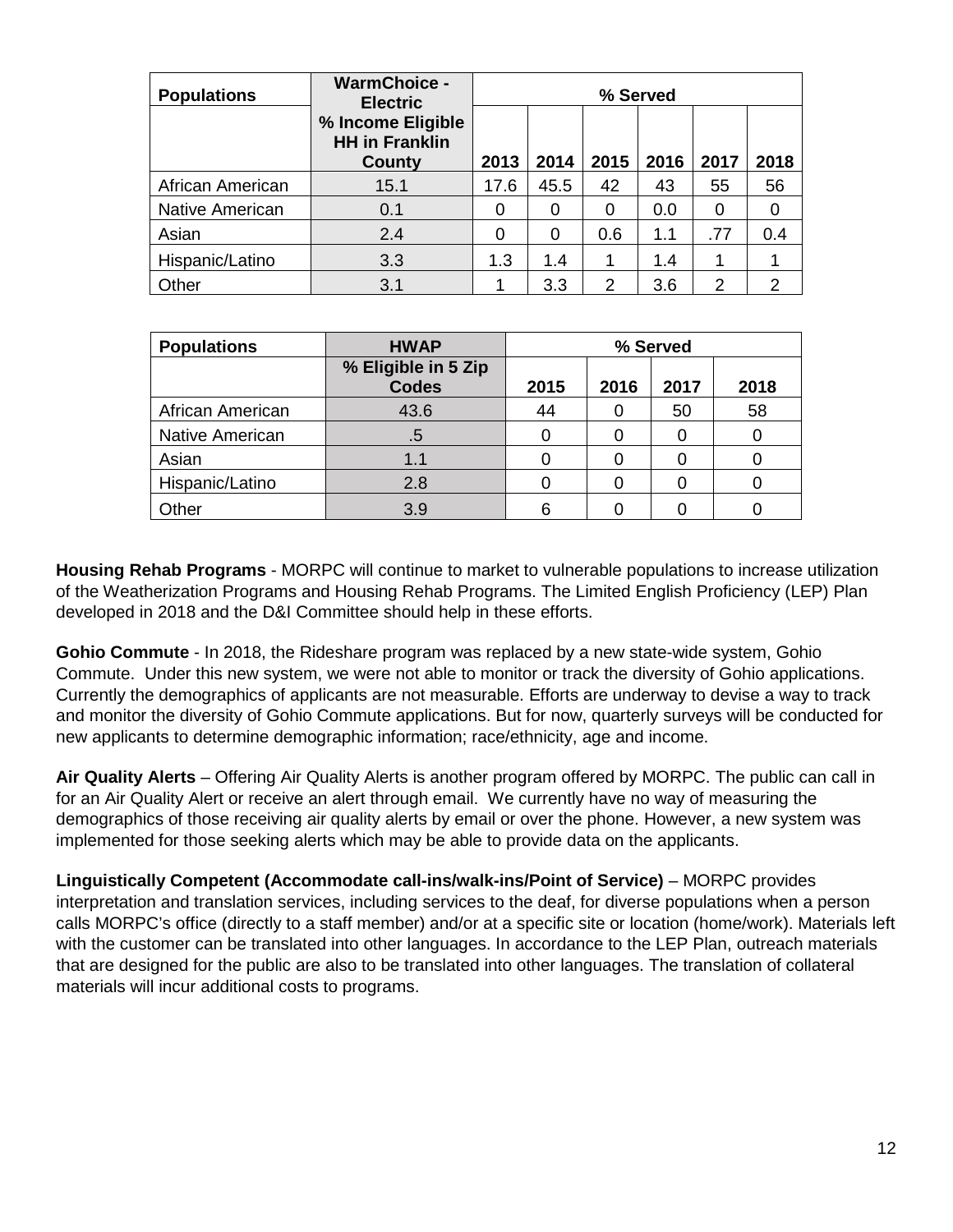## Focus Area: **Diversity Requirements**

**Goal:** Continue to meet the federal requirements for monitoring and reporting DBE, Section 3 HUD, Title VI, and Limited English Proficiency.

| Infrastructure  | <b>Strategy</b>              | <b>Staff</b>                                |
|-----------------|------------------------------|---------------------------------------------|
| <b>DBE</b>      | Monitor & Report             | Transportation & Infrastructure Development |
| Section 3       | Monitor & Report             | <b>Residential Services</b>                 |
| <b>Title VI</b> | Monitor & Report             | All                                         |
| _EPP            | <b>Review for Compliance</b> | Communications & Engagement                 |

**Disadvantaged Business Enterprise** - Disadvantaged Business Enterprise (DBE) monitoring and participation are federal requirements for Metropolitan Planning Organizations (MPOs) such as MORPC. The DBE program applies only to federal transportation funds and is established per the rules, requirements, and guidelines of the U.S. Department of Transportation (DOT) and Ohio Department of Transportation (ODOT). U.S. DOT is recognized as a leader (among federal agencies) in operating a DBE program and requiring the same of its funding recipients. ODOT's Highway DBE goal for FFY 2020-2022 is 15.6 percent. This includes both construction and professional services. ODOT's Transit DBE goal for FFY 2020-2022 is 7.87 percent.

To be eligible for DBE participation:

- A business must be certified as a "disadvantaged" business by a U.S. DOT-authorized certification agency in order to qualify as a "DBE" (in Ohio, the certification entity is the Ohio DBE *Unified Certification Program*, who maintain a website listing certified contractors)
- Must be a small business per the Small Business Administration (SBA)
- Must be determined to be part of one of following groups: Black, Hispanic, Native American, Eskimo, Aleut, Native Hawaiian, Asian Pacific American, Subcontinent Asian American, Women, or other socially and economically "disadvantaged" (determined on a case-by-case basis)

A review of the process initially discovered that our accounting system was unable to capture DBE vendors because payments are made to the primary contractors and DBEs are traditionally subcontractors. Finance was able to create a way to track diverse subcontractor cost within a consultant's invoice. With this new process, we can get a full report of all dollars spent broken out by various diverse and non-diverse vendors by department.

**Section 3** - Under Section 3 of the HUD Act of 1968, wherever HUD financial assistance is expended for housing or community development, to the greatest extent feasible, economic opportunities will be given to Section 3 residents and businesses in that area. A Section 3 business is a business that is 51 percent or more owned by Section 3 residents or employs Section 3 residents for at least 30 percent of its full-time, permanent staff; or provides evidence of a commitment to subcontract to Section 3 business concerns with 25 percent or more of the dollar amount of the awarded contract.

The only department within MORPC that utilizes HUD financial assistance is Residential Services, specifically the Housing programs. The percent of Section 3 utilization in 2018 was 2 percent for a total dollar value of \$305,284.

**Title VI** - MORPC has responsibilities regarding the Civil Rights Act of 1964. The Civil Rights Act of 1964 included eleven titles. Title VI, the primary focus of this program because of its applicability to the MPO and MORPC, address discrimination in federally-funded programs and activities. A widely-used passage related to Title VI sums up what the title is about: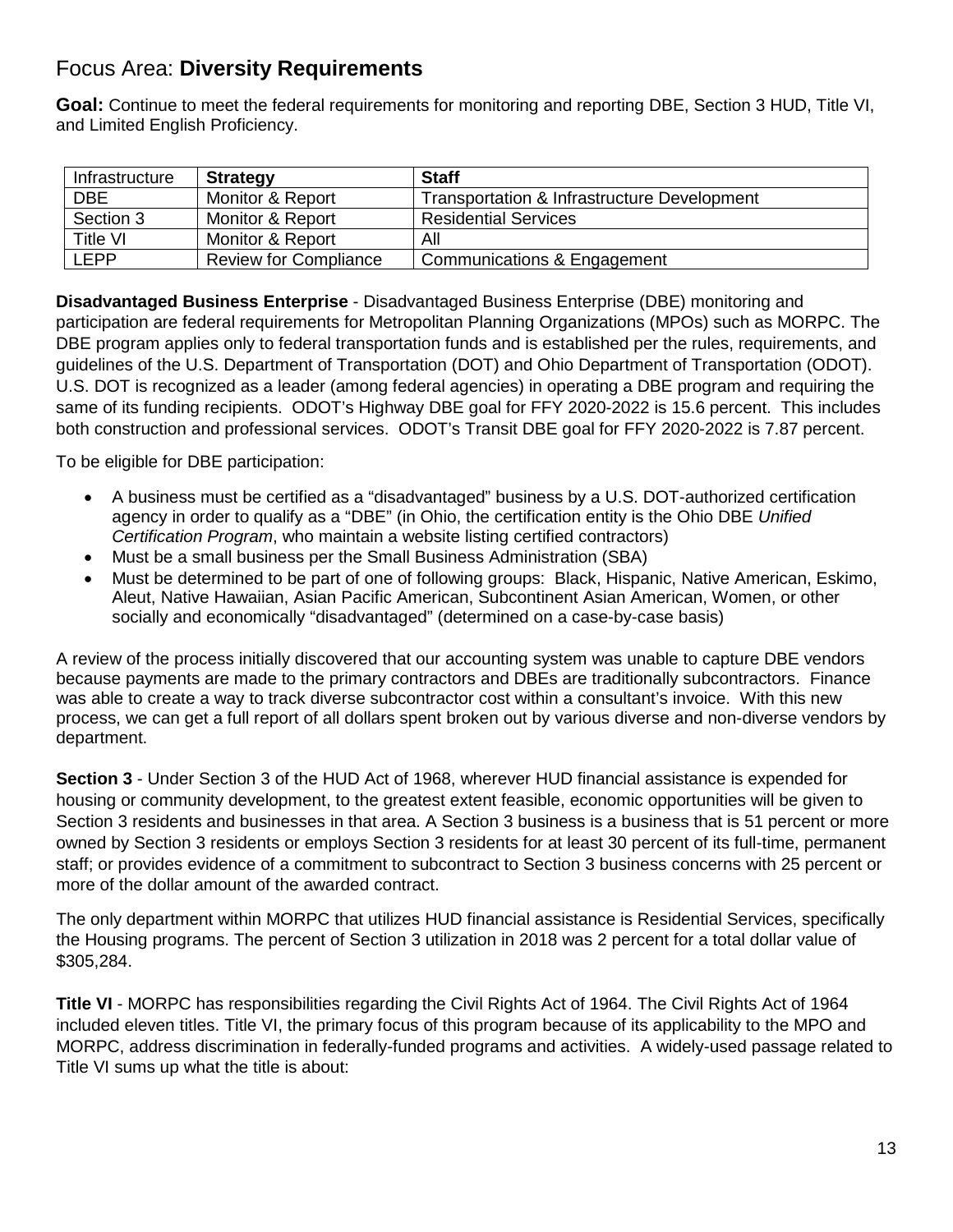*No person in the United States shall, on the grounds of race, color or national origin, be excluded from*  participation in, be denied the benefits of or be otherwise subjected to discrimination under any program or *activity receiving federal financial assistance (42 USC 2000 Section 601).*

Current Title VI law requires non-discrimination in all programs and activities, whether federally-funded or not, of those who receive federal funds. Notices in English and Spanish notifying the public of their Rights under Title VI can be found in MORPC's lobby and employee lounge.

**Limited English Proficiency Plan (LEPP)** - Compliance with Title VI includes Limited English Proficient (LEP) persons. In 1974, the U.S. Supreme Court affirmed that the failure to ensure a meaningful opportunity for national origin minorities with limited-English proficiency to participate in a federally funded program violates Title VI regulations. Additionally, requirements outlined in Executive Order 13166: Improving Access to Service for Persons with Limited English Proficiency, ensures accessibility to programs and services to eligible persons who have limited proficiency in the English language.

MORPC's LEPP considers the following four factors:

- 1. The number or proportion of LEP persons in the service area who may be served or are likely to encounter a MORPC program, activity or service.
- 2. The frequency with which LEP persons encounter MORPC programs, activities or services.
- 3. The nature and importance of programs, activities or services provided by MORPC to the LEP population.
- 4. The resources available to MORPC and overall cost to provide LEP assistance.

More information on MORPC's LEPP can be found at [www.morpc.org](http://www.morpc.org/) under Title VI.

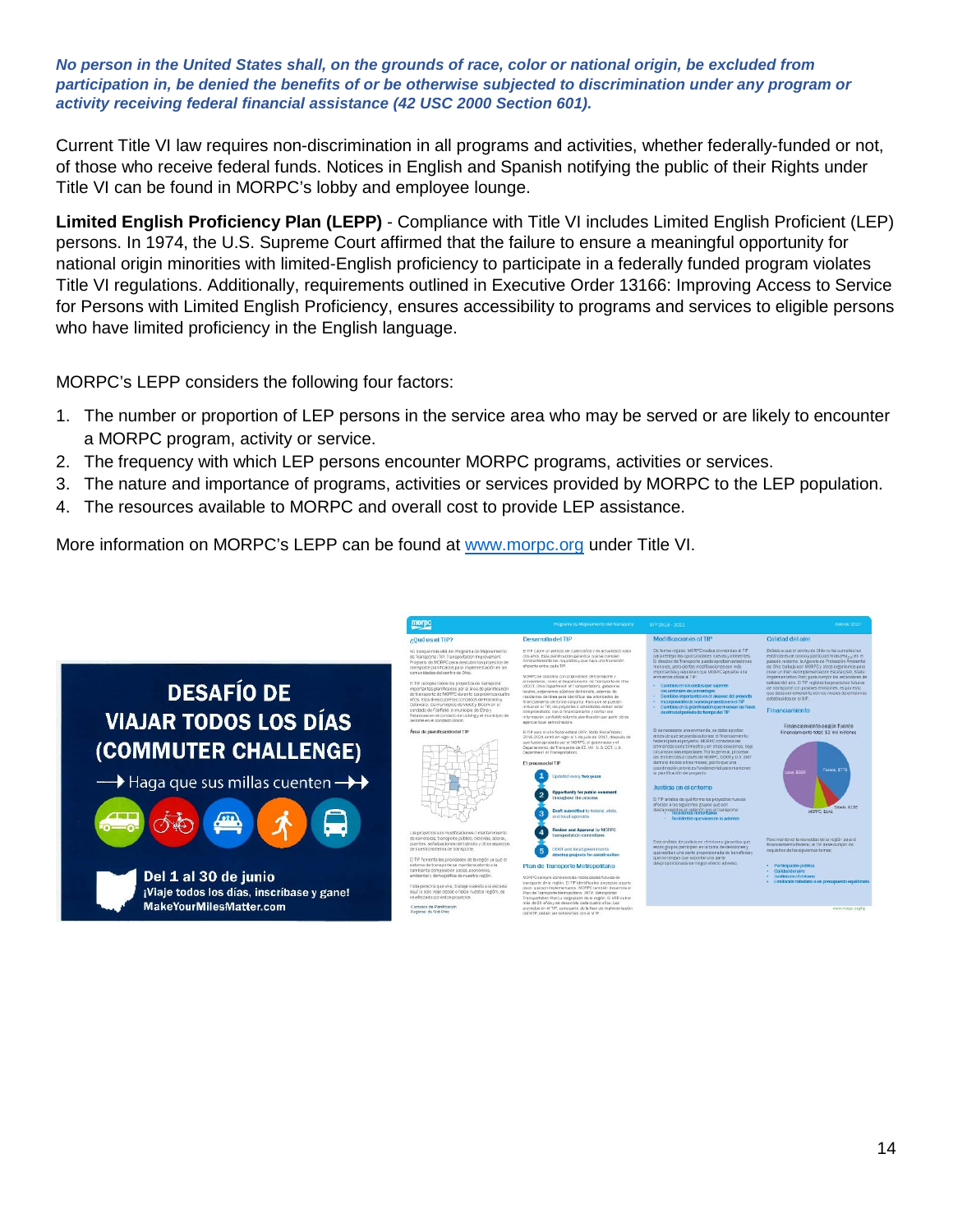## Focus Area: **Diversity in Communications**

**Goal 1:** Improve understanding and support of increasing MORPC's diversity efforts.

**Goal 2:** Increase the promotion of MORPC's services, plans, meetings, events, and programs to diverse audiences, and increase the awareness of MORPC's Diversity & Inclusion efforts.

| <b>Infrastructure</b>        | <b>Strategy</b>                                                                                                                                                                                                                                                                               | <b>Staff</b>                           |
|------------------------------|-----------------------------------------------------------------------------------------------------------------------------------------------------------------------------------------------------------------------------------------------------------------------------------------------|----------------------------------------|
| Message                      | Define diversity and inclusion clearly and explicitly.<br>$\bullet$<br>Improve understanding and support of increasing MORPC's<br>$\bullet$<br>diversity.<br>Create business case for diversity and inclusion<br>$\bullet$<br>Articulate in core documents and other communications (process) | C&E                                    |
|                              | Present MORPC's Diversity efforts to new employees, committee and<br>board members                                                                                                                                                                                                            | <b>Diversity Officer</b><br>Membership |
|                              |                                                                                                                                                                                                                                                                                               | <b>Diversity Officer</b>               |
| Media                        | <b>Advertising &amp; Press Releases</b>                                                                                                                                                                                                                                                       | Program Staff                          |
| Websites and<br>Social Media | Prepare and/or consider diverse audiences in messages, core<br>documents and other communications on the website and in social<br>media (process)                                                                                                                                             | C&E                                    |
| Collateral<br>Materials      | Create a check list on information to include and/or show in outreach<br>material on:<br>Graphics<br>٠<br>Language<br>$\bullet$<br>Photographs<br>$\bullet$                                                                                                                                   | C&E<br>Program Staff                   |
| Sponsorships                 | Select sponsorships                                                                                                                                                                                                                                                                           | <b>Diversity Officer</b>               |
| Meetings                     | Schedule meetings with community leaders representing diverse<br>audiences                                                                                                                                                                                                                    | Diversity Officer                      |

**Messaging** - One component that top companies share in Diversity and Inclusion is that they promote their diversity efforts to the public. Diversity is evident in their outreach, their website and in notices to the media. The populations they serve are stated consistently and emphatically. MORPC promotes that it values Diversity and Inclusion through its advertising and sponsorships. In 2018, MORPC created a diversity ad that was used with sponsorship opportunities.

**Websites and Social Media** - MORPC will use every opportunity to promote being diverse and inclusive through the website, social media and its collateral materials.

**Sponsorships** - In 2018, MORPC sponsored the two-day Asian Festival, Employment for Seniors and Council on World Affairs. MORPC will review sponsorships to determine how best to serve diverse populations.

# **Budget**

The 2019 budget is \$40,000 and is allocated toward staff wages, training, interpreters/translation fees, membership, and other related costs. The budget for 2020 will be \$40,000.

# **Conclusion**

Annually a report on the outcomes and achievements of the current plan is presented to the Executive Committee and the Board. This work plan documents a scope of services of what MORPC will do to promote, advocate, and support the diversity of the region. Additionally, a quarterly report on diversity by agency and departments is provided to the Executive Director and Department Directors. This includes information on staff, diverse spend, and direct service applicants.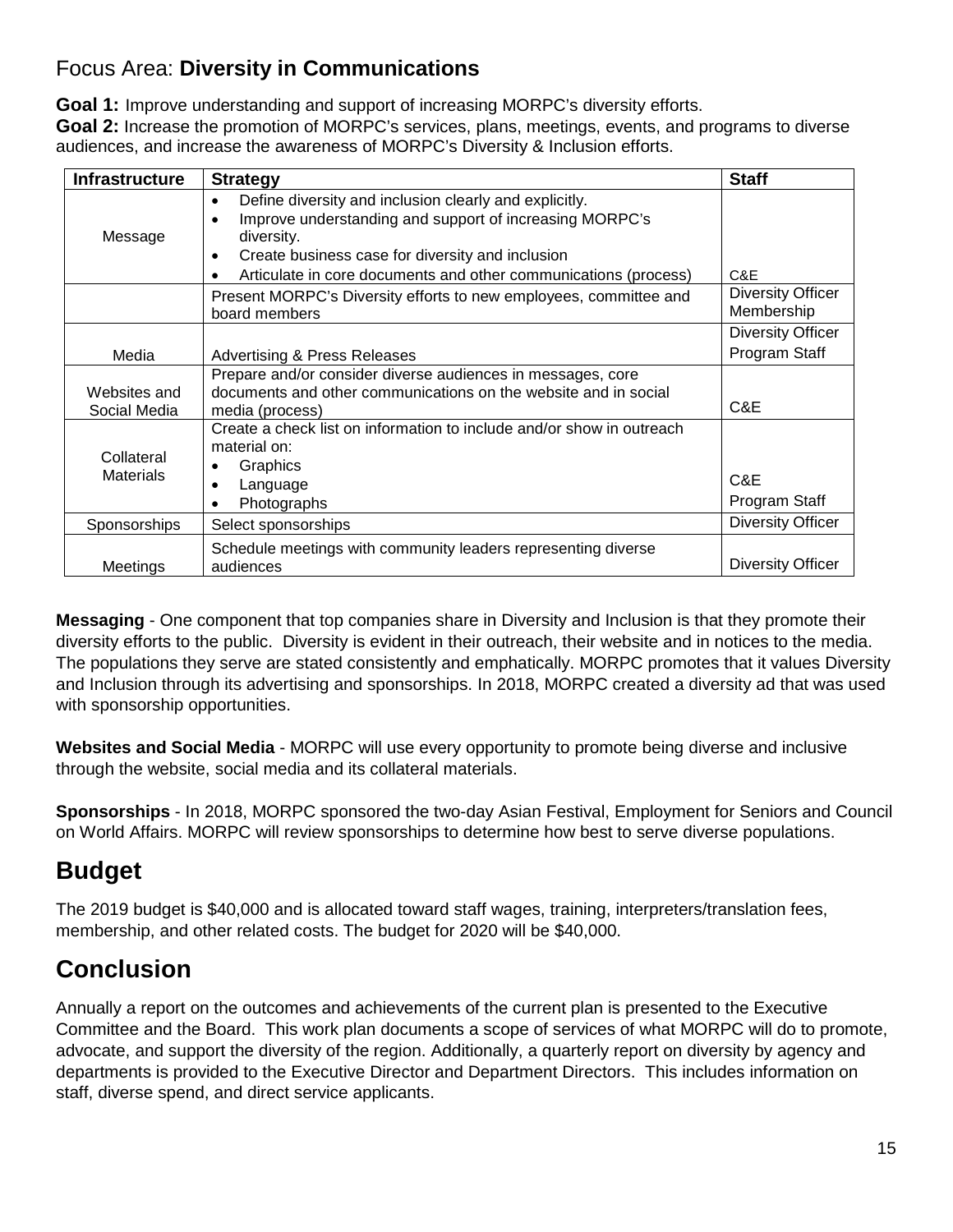# **Glossary of Terms**

**AEP-CAP** – American Electric Power Community Action Program

**Culture** – shared set of values, beliefs, customs, and celebrations, practices of a racial, ethnic or self-identified group.

**Cultural competence** – integration and transformation of knowledge about individuals and groups of people into specific standards, policies, practices, and attitudes, and used in appropriate cultural settings to increase the quality of services, thereby producing better outcomes.

**D&I** – Diversity and Inclusion

**DBE** – Disadvantaged Business Enterprise – applies to federal transportation funds and is established per the rules of the United States Department of Transportation.

**EDGE** - Encouraging Diversity, Growth and Equity

**EPP** – Electric Partnership Program

ERG - Employee Resource Groups - employee networks that support everything from recruiting and retention efforts to marketing products and services.

**ESL** – English as a Second Language is the use or study of [English](http://en.wikipedia.org/wiki/English_language) by speakers with different [native](http://en.wikipedia.org/wiki/Native_language)  [languages.](http://en.wikipedia.org/wiki/Native_language)

**HWAP** – Home Weatherization Assistance Program

**LGBTQ+** –Lesbian, gay, bisexual, transgender, queer and/or questioning individuals/identities and communities. The + designate the many various identities beyond those listed in the first five letters of the acronym.

**LEP** – Limited English Proficiency - persons who are unable to communicate effectively in English because their primary language is not English, and they have not developed fluency in the English language.

**LEPP** – Limited English Proficiency Plan

**MACC** - Multiethnic Advocates for Cultural Competence

**MBE** – Minority Business Enterprise is for-profit enterprise which is owned, operated and controlled daily by minority group members.

**MPO** – Metropolitan Planning Organization

**ODOT** – Ohio Department of Transportation

**REE** – Resident Energy Efficiency Program – a weatherization program that improves home energy efficiency for qualified homeowners in Franklin County.